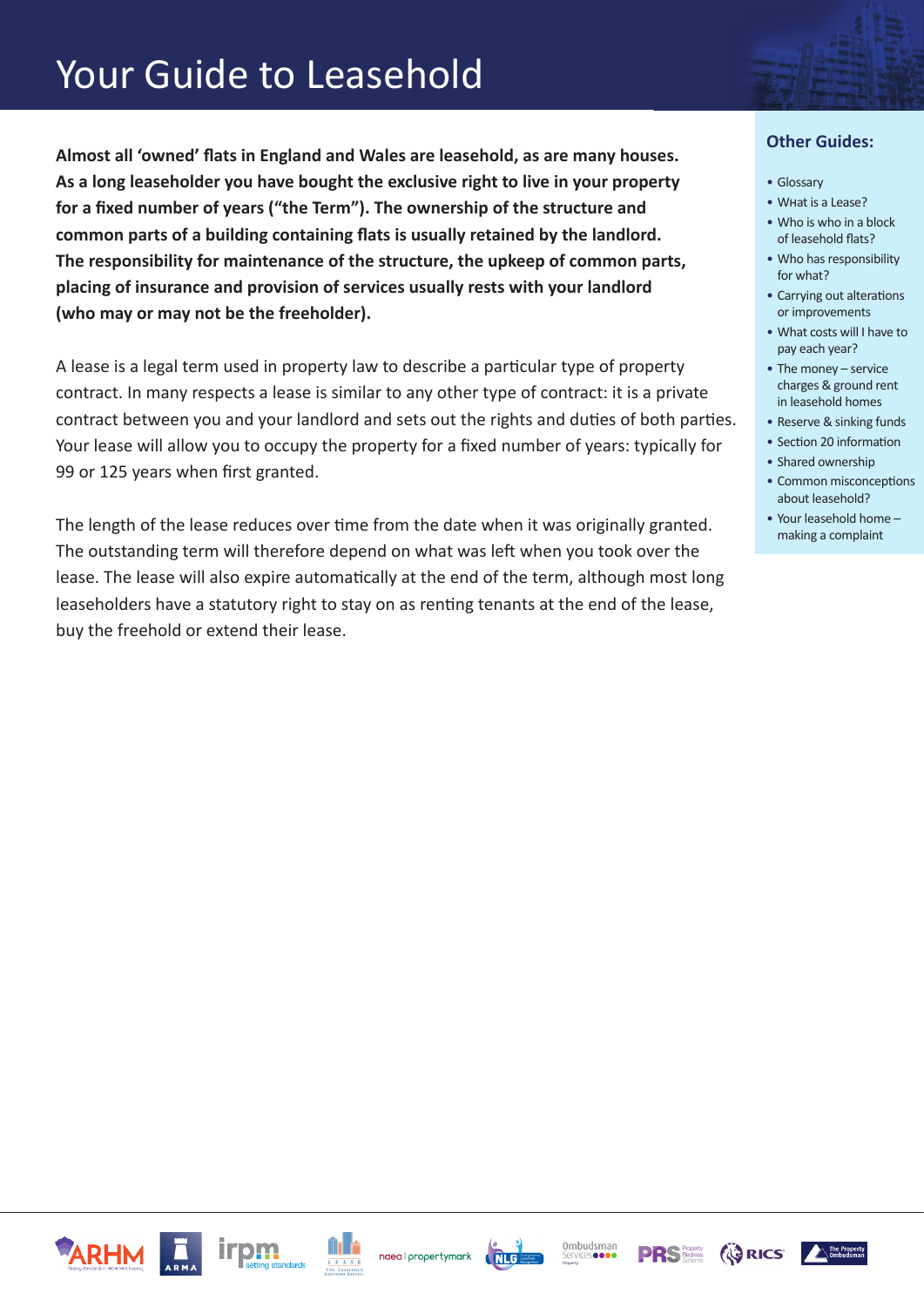### Glossary

**Common parts** – those parts of the building enjoyed by everyone and not forming an exclusive part of anybody's flat.

**First Tier Tribunal (Property)** – part of the formal courts and tribunals system where judgements are made about service charge disputes.

**Freeholder** – owns the land on which the building(s) is built. May also be the Landlord.

**Freehold Company** – a company that owns the freehold, the shares in which are usually owned by the leaseholders. Often described as 'having a share of the freehold'.

Ground Rent - the annual charge payable to the freeholder for the continuing right to occupy the property. The amount payable will be set out in the lease. It may only be a nominal amount ("a peppercorn") or it may be reasonably substantial.

**Head Lessor** – the landlord may grant a lease of the whole building to a party (company or individual) who then grants 'under leases' to the leaseholders of individual flats. In this scenario, the Head Lessor becomes the landlord of the individual flats.

**Landlord** – either owns the building (as freeholder), has a long lease on it or is a 3rd party within the lease with rights to recover Service Charges towards the costs of maintaining the building and common parts and providing services.

**Lease** – a private contract between you and your landlord which sets out the rights and duties of both parties. Your lease will allow you to occupy the property for a fixed number of years: typically for 99 or 999 years when first granted.

**Leaseholder** – the person who has bought a lease which gives them the right to occupy the flat for a fixed number of years ("the term"). Can also be called 'lessee', 'flat owner', but usually referred to as 'tenant' in legislation.

**Management Fees** – The fees paid to managing agents or the costs directly incurred by the landlord, in managing the building and arranging the services. This is usually only a small element of the total service charge.

**Manager** – may be managing agent or may be the landlord managing the property directly with their own staff.

**Managing Agent** – is a company appointed by the landlord to run and manage the building and any services. The cost of their services is covered by a management fee which is usually only a very small element of the total service charge.

**Property Manager** – the person who actually manages the building, usually an employee of the Managing Agent.

**Reserve Funds/Sinking Funds** – money collected towards future major works and replacements. Held in trust, on behalf of the building, to ensure money is available when the works are required.

**Residents' Management Company (RMC)**  – a company set up to deliver the services on behalf of the landlord under the terms of the lease. The company is a party to the lease (as landlord) and all leaseholders are usually shareholders.

**Service Charges** – Service Charges are monies collected to maintain the structure of the building and common parts and cover the cost of any services provided. These include; repairs, cleaning, lift servicing, gardening, on-site staff, utilities, managing agent's fees, in fact any service that is provided under the lease.

**Service charge year** – the lease will state when the service charge year starts and ends. It will also state what accounting information the landlord should provide at the end of the service charge year.

**Term** – Your lease will allow you to occupy the property for a fixed number of years: typically for 99 or 999 years when first granted. This is known as the term. The remaining right of occupancy reduces year by year from the date when it was originally granted.

- Glossary
- What is a Lease?
- Who is who in a block of leasehold flats?
- Who has responsibility for what?
- Carrying out alterations or improvements
- What costs will I have to pay each year?
- The money service charges & ground rent in leasehold homes
- Reserve & sinking funds
- Section 20 information
- Shared ownership
- Common misconceptions about leasehold?
- Your leasehold home making a complaint



![](_page_1_Picture_34.jpeg)

![](_page_1_Picture_35.jpeg)

![](_page_1_Picture_36.jpeg)

![](_page_1_Picture_37.jpeg)

![](_page_1_Picture_38.jpeg)

![](_page_1_Picture_39.jpeg)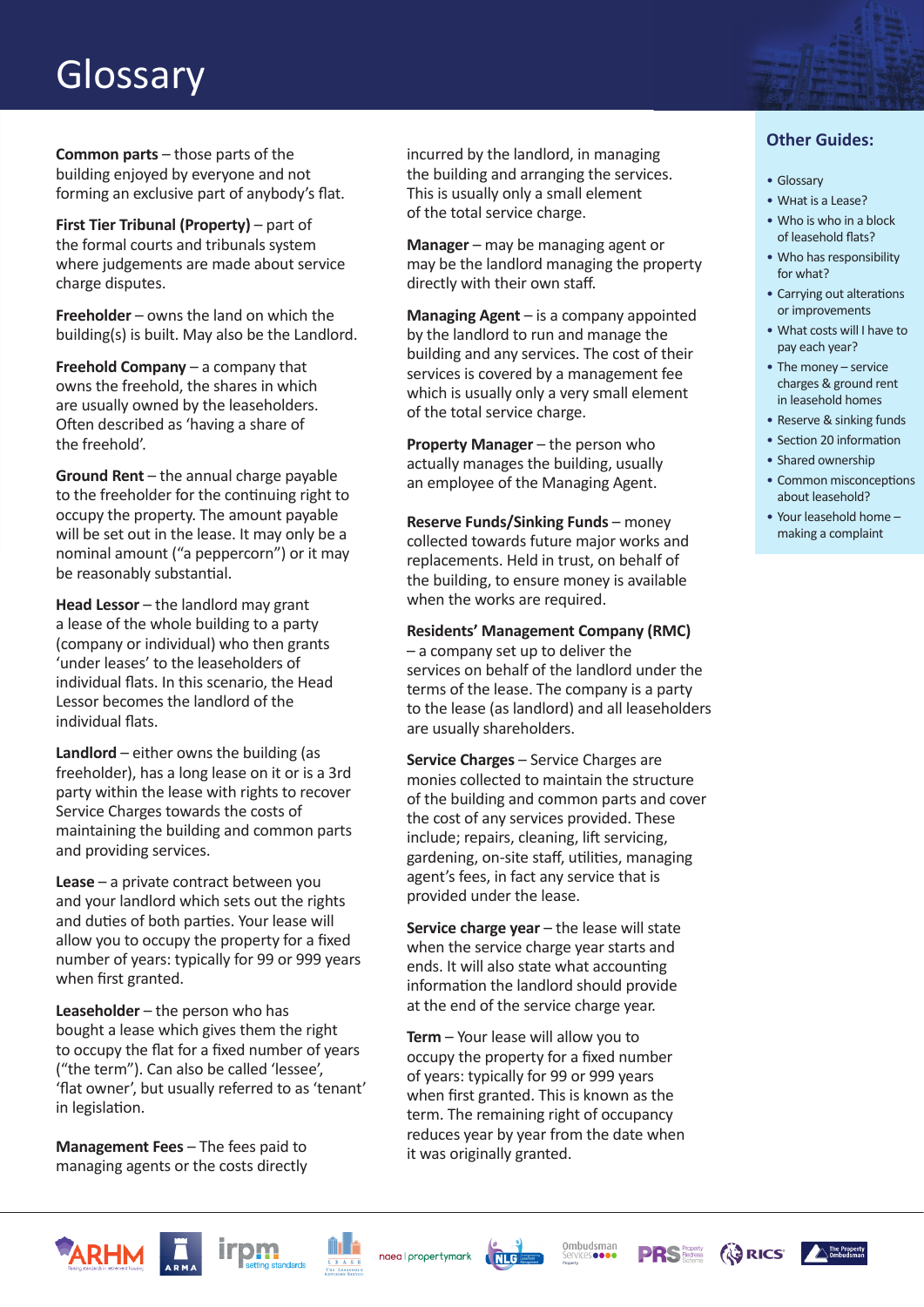The lease sets out exactly what you have bought, what is exclusively yours and what is shared; what services the landlord must deliver and what proportion you must pay.

The wording of leases can vary from property to property and you will always need to refer to the specific wording of your own lease which details what you have agreed.

#### **Some typical things to look for within a lease: Length of Lease**

This is known as the term  $-$  The same lease is passed on every time the flat is sold, so the length of the lease keeps reducing. Most mortgage companies will only lend on a lease that has more than 80 years remaining. Leaseholders (in most instances) have a legal right to purchase an extension to their lease but it is important to seek professional advice on this.

#### **Financial**

- Payment of Ground Rent How much are you required to pay and when? Does it increase every few years?
- Service Charge what does it cover and when is it due? How is your proportion of the service charge calculated e.g On a percentage, or square footage of the whole building?
- Interest Charges and penalties for late payments?
- How are surplus and deficit payments dealt with following the service charge year end?
- Is there a reserve fund or sinking fund?

#### **Whose Responsibility?**

- Who is responsible for insuring the building?
- Who is responsible for utilities (electricity, gas, water etc.)?
- Window Frames/Balconies who is responsible for maintaining and replacing?

#### **Are there any other restrictions?**

- Noise / musical instruments
- Pets
- Sub letting
- Number of persons who can live at the property
- Flooring within the property
- Alterations within the property
- Use of the property
- Hanging of washing and signage
- **• Other things to look for**
- Is there a communal heating system? If so, heating may only be provided during certain times.
- Requirements when you sell e.g. Deed of Covenant/Transfer Notice required?
- Can you carry out alterations or improvements? Is a licence required?
- When are external and internal decorations due?

![](_page_2_Picture_29.jpeg)

![](_page_2_Picture_30.jpeg)

![](_page_2_Picture_31.jpeg)

![](_page_2_Picture_32.jpeg)

![](_page_2_Picture_33.jpeg)

![](_page_2_Picture_34.jpeg)

![](_page_2_Picture_35.jpeg)

- Glossary
- What is a Lease?
- Who is who in a block of leasehold flats?
- Who has responsibility for what?
- Carrying out alterations or improvements
- What costs will I have to pay each year?
- The money service charges & ground rent in leasehold homes
- Reserve & sinking funds
- Section 20 information
- Shared ownership
- Common misconceptions about leasehold?
- Your leasehold home making a complaint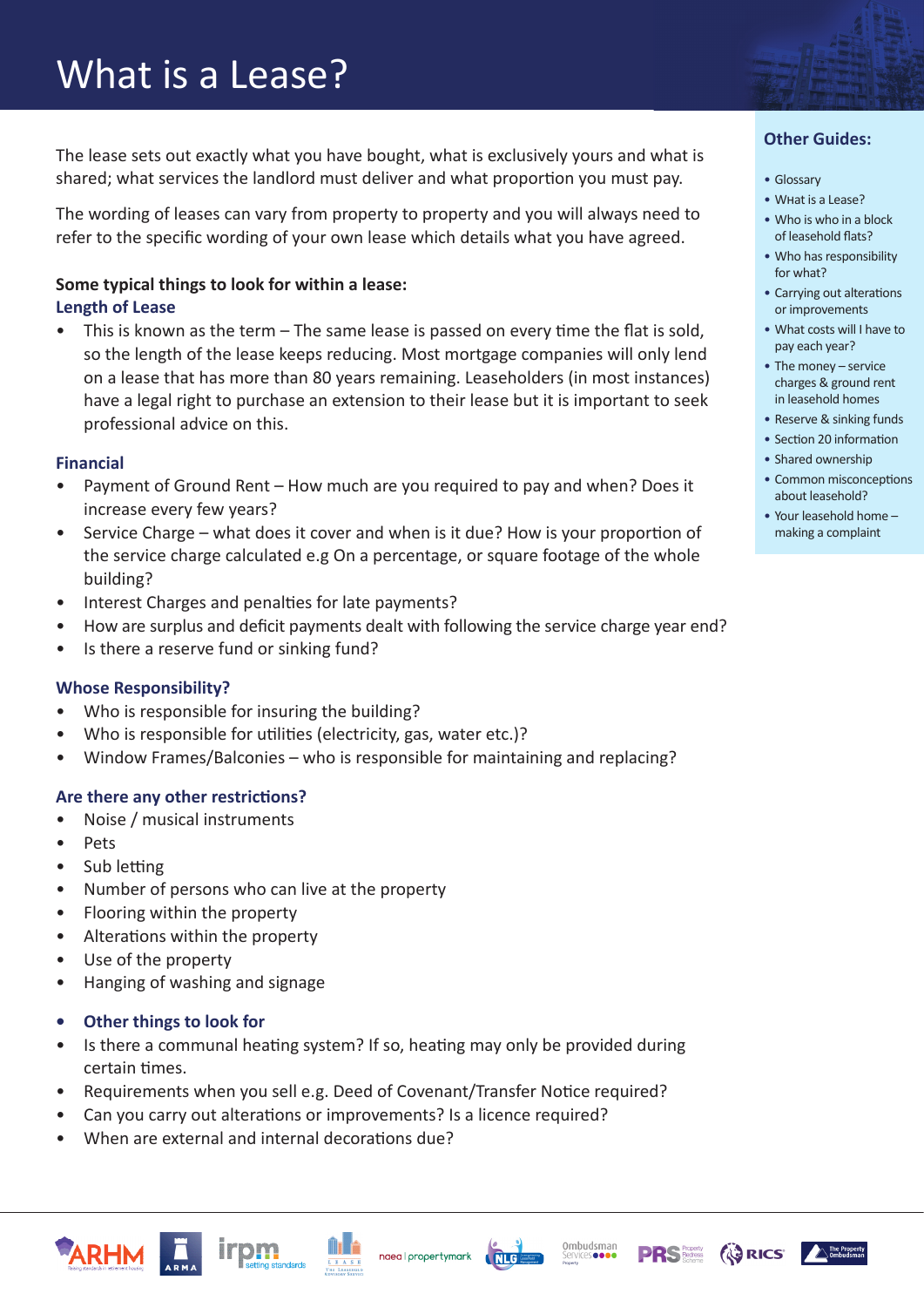### Who is Who in a Block of Leasehold Flats?

**Freeholder – owns the land on which the building(s) is built. May also be the landlord.** The freeholder is sometimes referred to as having a "reversionary interest". This just means the freeholder has the right to take possession of the property on expiry of the lease term.

**Landlord** – either owns the building (as freeholder), has a long lease on it or is a 3rd party under the lease with obligations to manage the building and provide the services under the service charge. The 3rd party is most commonly a Residents' Management Company.

**Head Lessor** – the landlord may grant a lease of the whole building to a party (company or individual) who then grants 'under leases' to the leaseholders of individual flats. In this scenario, the Head Lessor becomes the landlord of the individual flats.

**Freehold Company** – a company that owns the freehold, the shares in which are usually owned by the leaseholders. Often described as 'having a share of the freehold'. Residents' Management Company (RMC) – a company set up to deliver the services on behalf of the landlord under the terms of the lease. The company is a party to the lease (as landlord) and all leaseholders are usually shareholders.

**Right to Manage Company (RTM Co)** – Right to Manage(RTM) is a group right for qualifying leaseholders of flats to manage their own building in which they live through a special company set up by the leaseholders for that acquisition.

**Leaseholder** – the person who has bought a lease which gives them the right to occupy the flat for a fixed number of years ("the term"), usually well in excess of 21 years and often as long as 999 years when originally granted. Can also be called 'lessee', 'flat owner', but usually referred to as 'tenant' in legislation.

**Residents' Association** – a formation rather than a party to the lease and therefore will not be shown in the document. A residents' association (which is an informal representative body of flat owners and sometimes tenants) is different from a RMC (which is a formal, legal person) even though the body of its membership may be similar or identical.

- Glossary
- What is a Lease?
- Who is who in a block of leasehold flats?
- Who has responsibility for what?
- Carrying out alterations or improvements
- What costs will I have to pay each year?
- The money service charges & ground rent in leasehold homes
- Reserve & sinking funds
- Section 20 information
- Shared ownership
- Common misconceptions about leasehold?
- Your leasehold home making a complaint

![](_page_3_Picture_21.jpeg)

![](_page_3_Picture_22.jpeg)

![](_page_3_Picture_23.jpeg)

![](_page_3_Picture_24.jpeg)

![](_page_3_Picture_25.jpeg)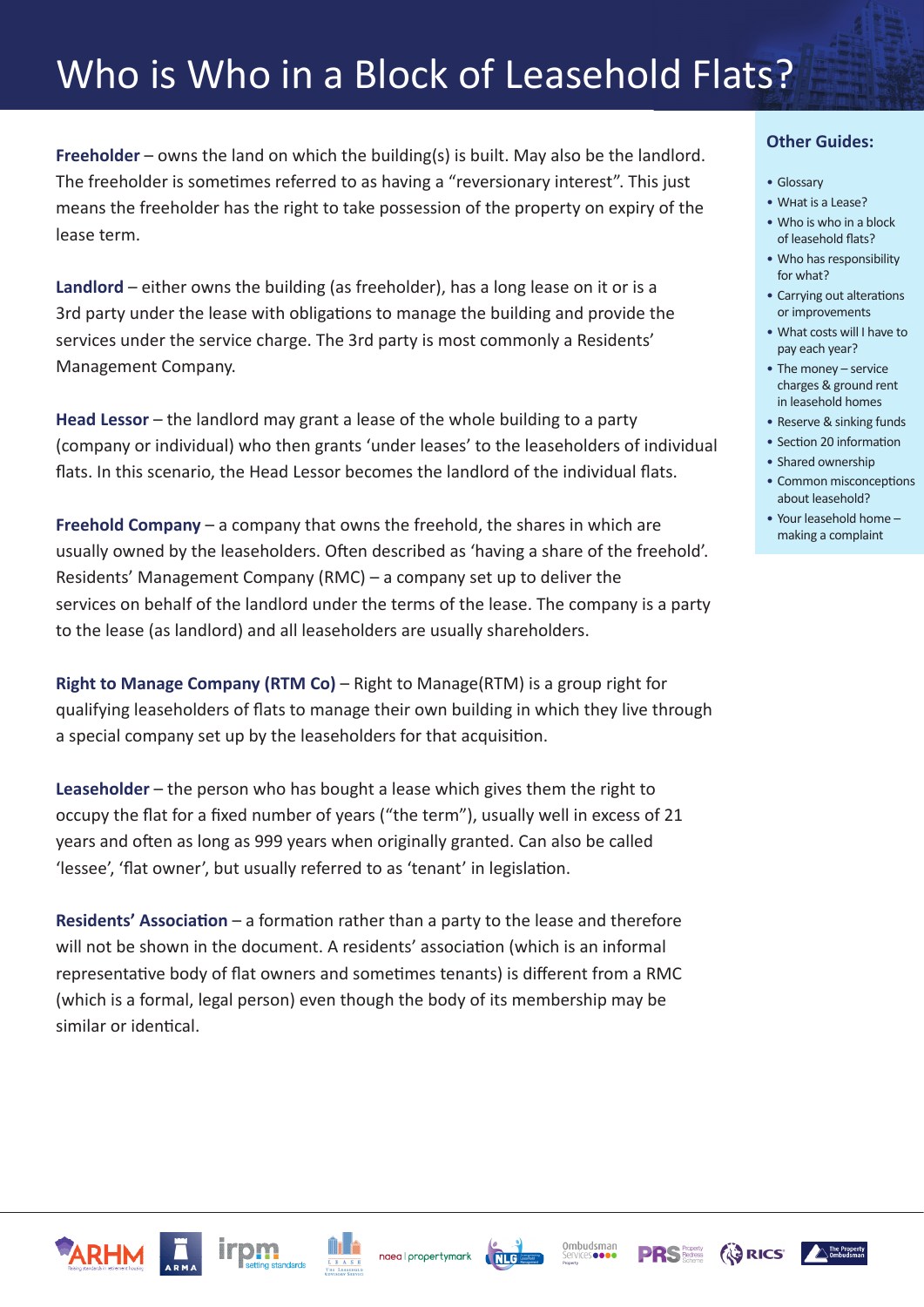### Who is Who in a Block of Leasehold Flats?

**Residents' Management Company (RMC)** – a company set up to deliver the services on behalf of the landlord under the terms of the lease. The company is party to the lease (as landlord) and all leaseholders are usually shareholders.

**Managing Agent** – a company appointed by the landlord to run and manage the building and any services. They will collect service charges from leaseholders in accordance with the terms of the lease. The service charges will include "Management Fees", which are their fees for this service. This is usually only a very small element of the total service charge. The client of the Managing Agent is either the Freeholder, the landlord, the RMC etc.

**Property Manager** – the person who actually manages the building, usually an employee of the Managing Agent.

**On site staff/caretaker/porter/concierge/estate operatives** – the staff who work on the development (usually bigger buildings/estates) to help with the day to day running. They report to the Managing Agent.

**Tenant** – if the leaseholder sub-lets their flat on a short term tenancy (usually on an assured shorthold tenancy), the occupier is referred to as a tenant. Their tenancy agreement is for a minimum of 6 months but can be for several years. Some leases do not allow sub-letting.

#### **Other Guides:**

- Glossary
- What is a Lease?
- Who is who in a block of leasehold flats?
- Who has responsibility for what?
- Carrying out alterations or improvements
- What costs will I have to pay each year?
- The money service charges & ground rent in leasehold homes
- Reserve & sinking funds
- Section 20 information
- Shared ownership
- Common misconceptions about leasehold?
- Your leasehold home making a complaint

![](_page_4_Picture_19.jpeg)

![](_page_4_Picture_20.jpeg)

![](_page_4_Picture_21.jpeg)

![](_page_4_Picture_22.jpeg)

![](_page_4_Picture_23.jpeg)

![](_page_4_Picture_24.jpeg)

![](_page_4_Picture_25.jpeg)

**AS RICS**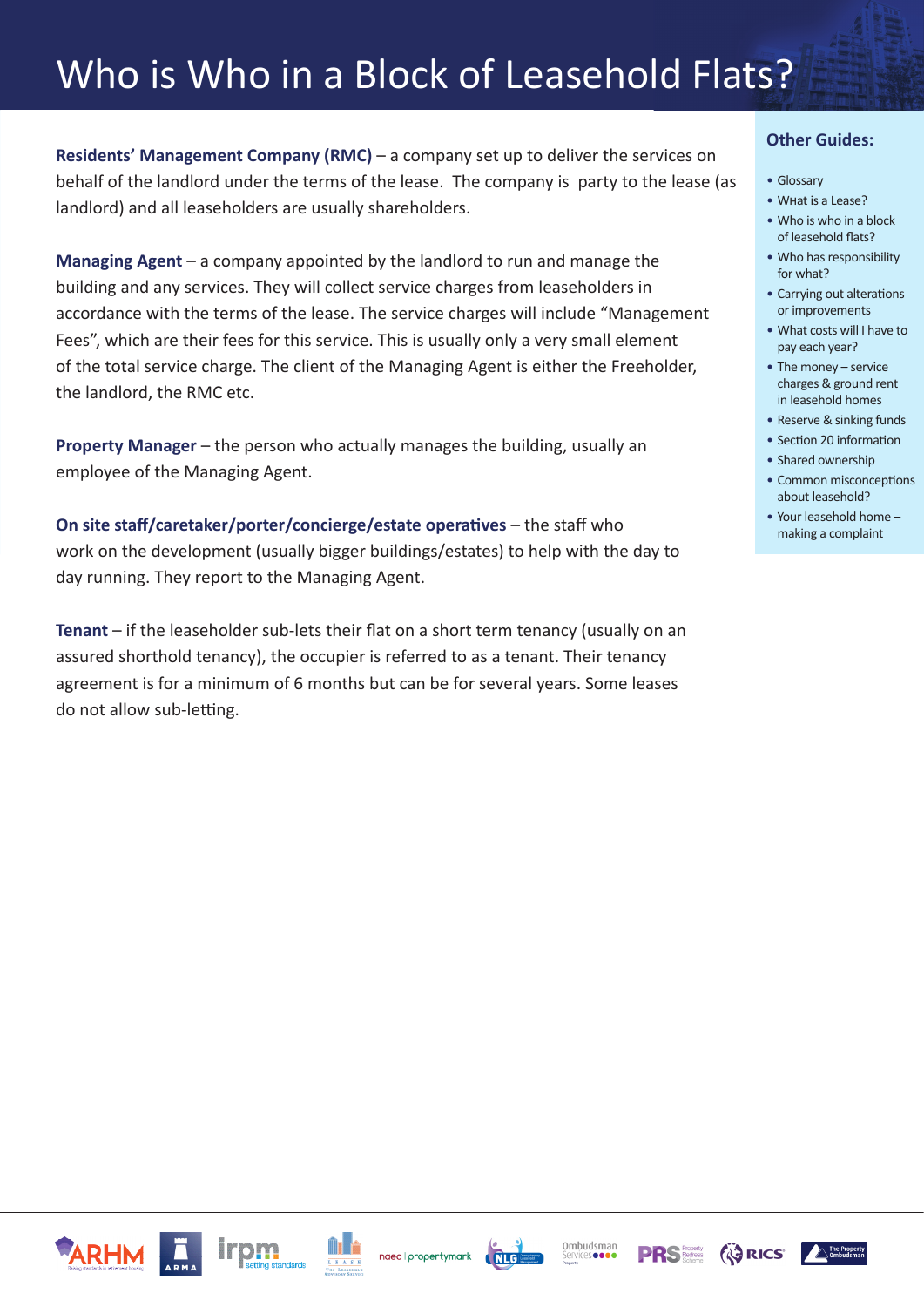# Who has responsibility for what

Under the terms of your lease each party will have responsibility for maintaining different parts of the building and providing services. These responsibilities will vary from one lease to another but will generally follow a similar pattern.

The landlord will often employ a managing agent to fulfil responsibilities on his behalf. Although many responsibilities lie with the landlord, the costs will usually be recoverable as a service charge (including the management fee payable to any managing agent). See "What costs will I have to pay".

#### **The structure**

The landlord will have responsibility for the structure of the building. This will include repairs, maintenance and insurance (see below) of not only the structure but also any plant and machinery (such as lifts and communal boilers). The landlord will also have responsibility for communal areas, such as car parks, gardens, leisure facilities, etc. The landlord will recover the costs incurred in carrying out his responsibilities, as service charges from the leaseholders.

#### **My flat**

You will be responsible for keeping the inside of your flat and the fixtures and fittings in good repair. This is likely to include the floor boards, internal walls and the plaster of the ceiling and walls that divide your flat from your neighbour's. If you have a boiler, hot water cylinder, etc that serves only your flat, the upkeep of these will also be down to you. You may also be responsible for the maintenance of any balcony or external areas to which you have exclusive rights.

It will be your responsibility to insure the contents of your flat. This may include things such as the kitchen units, wooden floors , carpets etc. Your contents insurance policy should also include thirdparty liability which will protect you if, for instance, a water leak from your flat causes damage to the flat below. Ask the landlord or their managing agents for clarification of what the landlord's policy covers then you will know what you should insure.

You will be responsible for the wires and pipes that provide electricity, gas and other utilities to your flat. You will usually be responsible for the maintenance of these "service media" from the point where the supply splits from the communal service into your flat. The property may have a communal TV aerial, the upkeep of which will form part of the service charges but you will have responsibility for the cables etc that serve only your flat. You may be required to use the supplier of the system for any repairs – this will ensure that there is no interruption of service for others in the building.

![](_page_5_Picture_9.jpeg)

![](_page_5_Picture_10.jpeg)

![](_page_5_Picture_11.jpeg)

![](_page_5_Picture_12.jpeg)

![](_page_5_Picture_13.jpeg)

**AS RICS** 

### • Glossary

- What is a Lease?
- Who is who in a block of leasehold flats?
- Who has responsibility for what?
- Carrying out alterations or improvements
- What costs will I have to pay each year?
- The money service charges & ground rent in leasehold homes
- Reserve & sinking funds
- Section 20 information
- Shared ownership
- Common misconceptions about leasehold?
- Your leasehold home making a complaint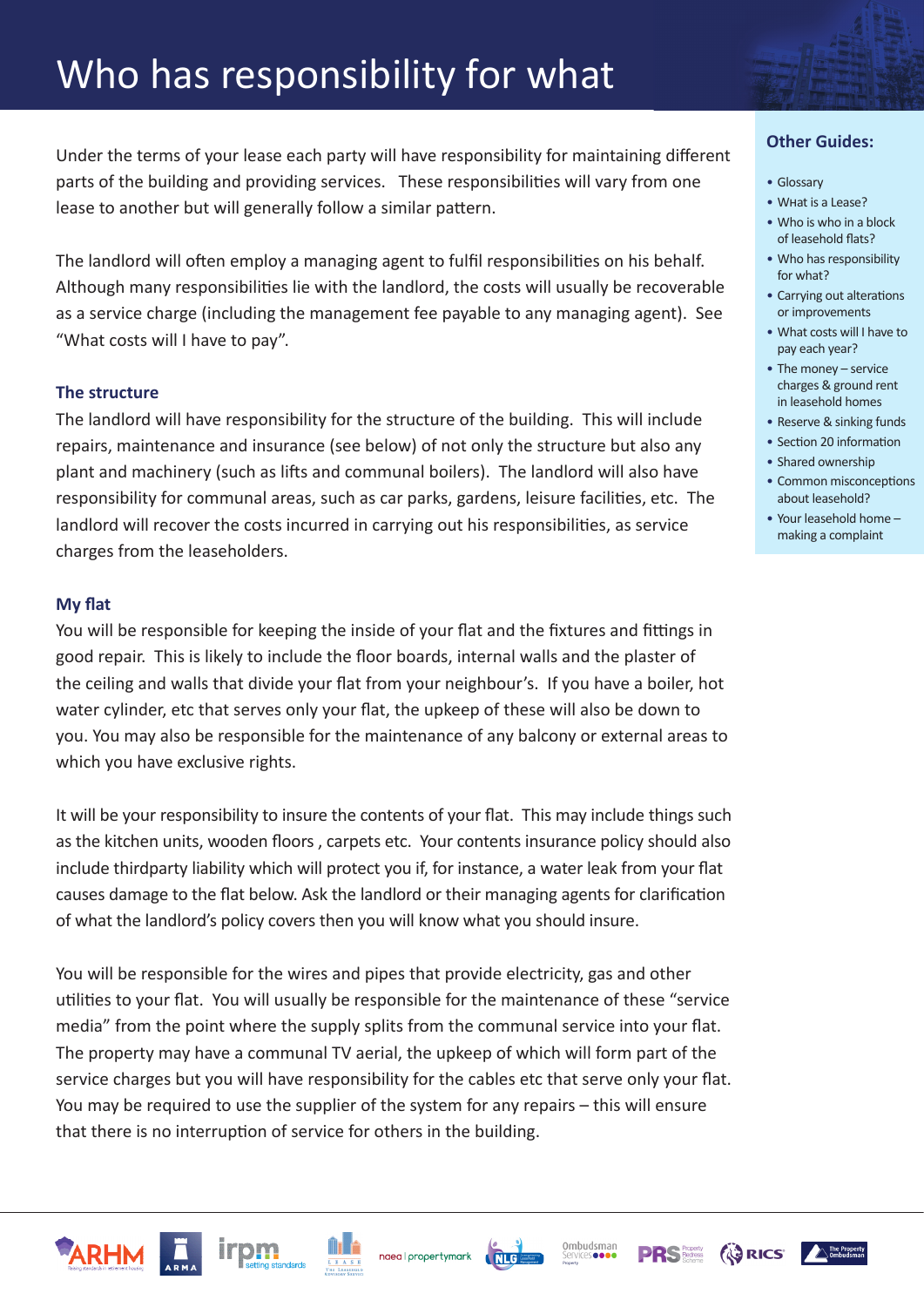# Who has responsibility for what

#### **Windows and the front door to my flat**

The responsibility for repairing and / or replacing the entrance door to your flat and the windows within your flat vary widely from lease to lease.

If the responsibility lies with your landlord, you will be required to contribute through the service charge to the cost of works to all windows and doors within the building.

If the responsibility lies with you, you will usually require your landlord's consent to any proposed works other than repairs. The landlord may impose restrictions on what you can and cannot do and will require that replacement doors and fittings meet all required fire safety standards. See "Carrying out alterations or improvements".

#### **Insurance**

The lease will require the landlord to insure the structure, plant and machinery against certain standard perils. There are also legal requirements that the landlord must comply with such as public liability insurance and employers' liability insurance if there are any on-site staff, such as cleaners, caretakers, gardeners, etc.

The cost of insurance may be recovered by the managing agent or directly by the landlord. In either case, you can request a written summary of insurance cover which should be provided within 21 days.

In recent years it has become common for standard buildings' insurance policies to exclude certain risks such as terrorism. These risks are typically covered by additional policies for which your landlord may be able to recover the costs under the terms of your lease. If your block is not in a large urban area, you may feel that it is unreasonable for the landlord to insure against terrorism but ask yourself if you can afford to lose your home and whether the people of Lockerbie ever thought they would be the recipients of a major act of terrorism?

- Glossary
- What is a Lease?
- Who is who in a block of leasehold flats?
- Who has responsibility for what?
- Carrying out alterations or improvements
- What costs will I have to pay each year?
- The money service charges & ground rent in leasehold homes
- Reserve & sinking funds
- Section 20 information
- Shared ownership
- Common misconceptions about leasehold?
- Your leasehold home making a complaint

![](_page_6_Picture_22.jpeg)

![](_page_6_Picture_23.jpeg)

![](_page_6_Picture_24.jpeg)

![](_page_6_Picture_25.jpeg)

![](_page_6_Picture_26.jpeg)

![](_page_6_Picture_28.jpeg)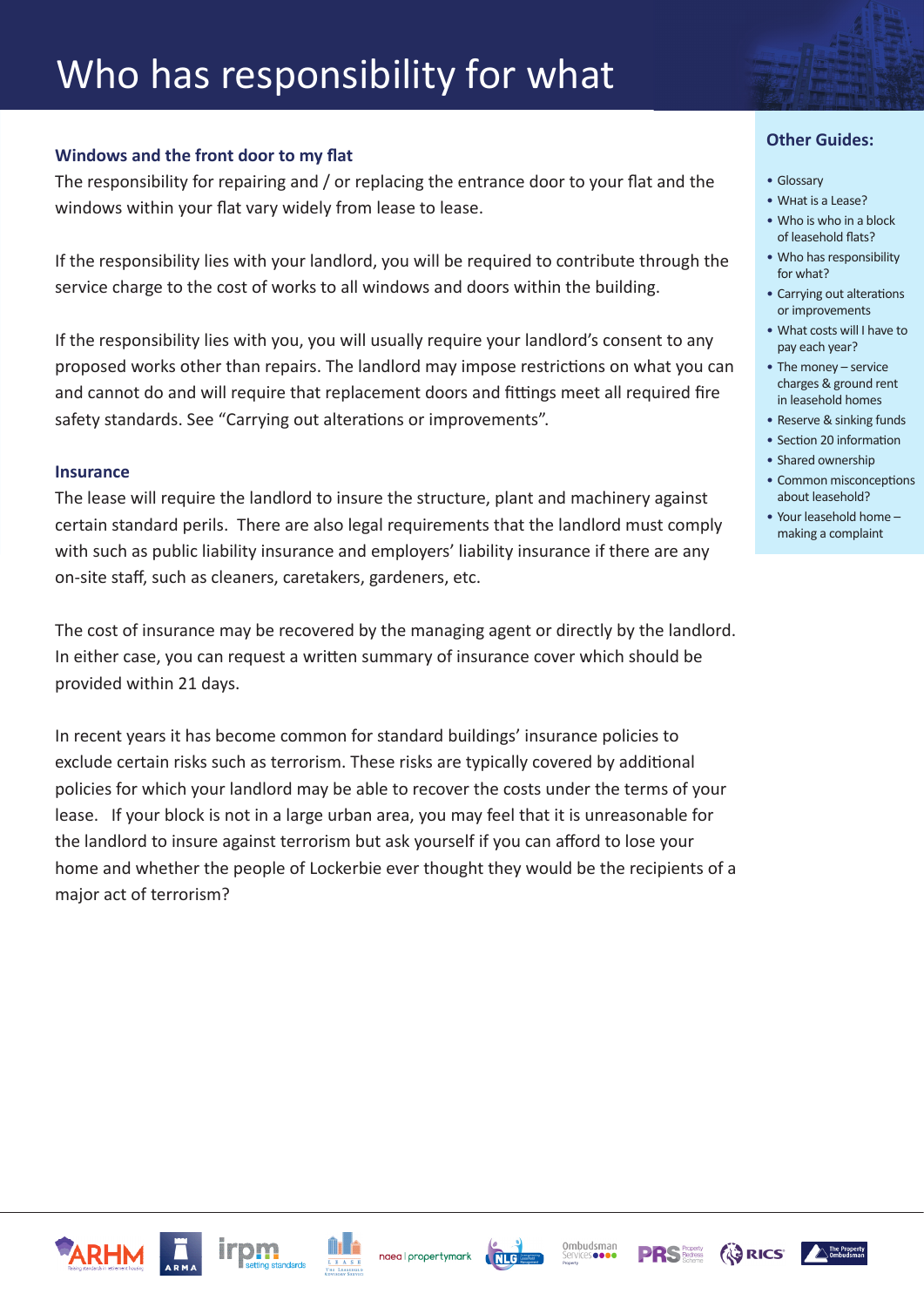**Under the terms of your lease, you are likely to need your landlord's written consent before making any alterations or carrying out works to your property. This is because the structure of the building, fixtures and fittings actually belong to your landlord; you have the right to use them for the term of the lease and an obligation to keep them in good repair.**

#### **Type of Work**

Works where consent is likely to be required are:

- Changing the layout of your property
- Changing the windows
- Installing wooden (or other hard covering) to floors
- Works to the electrics
- Works that involve a gas supply, eg installing a gas fire,
- Works to the plumbing eg installing new bathroom fittings or fitting a shower in a different place within the bathroom
- Installing of a new boiler
- Installing air conditioning

Works which are unlikely to require consent are:

- Redecoration within your property
- Replacing existing carpets with new carpets
- Replacing kitchen units providing the work does not include any electrical or plumbing works
- Installing a washing machine in the same position as the old one where no plumbing work is required

#### **How will consent be given?**

This will depend on the nature of the works. For small works, consent will be given by way of a simple letter. For more major works, a Licence to Alter will be required. Depending on the scale of the project, this may be drawn up by a solicitor, surveyor or structural engineer. The landlord is likely to include conditions within any Licence. These may include; hours of permitted work, use of communal areas, timescale within which the project must be completed, etc.

Whether consent is given by way of a simple letter or formal Licence to Alter, the document will include details of the works. For larger projects, it will include drawings, perhaps calculations provided by a structural engineer, details of any planning consent required etc. You may also require Building Regulations approval from the Council.

If, during the project, you change your plans, you will need to obtain further approval from your landlord. Your landlord's consent may include a future requirement for you to put the property back to how it was before you carried out the work.

- Glossary
- What is a Lease?
- Who is who in a block of leasehold flats?
- Who has responsibility for what?
- Carrying out alterations or improvements
- What costs will I have to pay each year?
- The money service charges & ground rent in leasehold homes
- Reserve & sinking funds
- Section 20 information
- Shared ownership
- Common misconceptions about leasehold?
- Your leasehold home making a complaint

![](_page_7_Picture_34.jpeg)

![](_page_7_Picture_35.jpeg)

![](_page_7_Picture_36.jpeg)

![](_page_7_Picture_37.jpeg)

![](_page_7_Picture_38.jpeg)

![](_page_7_Picture_39.jpeg)

![](_page_7_Picture_40.jpeg)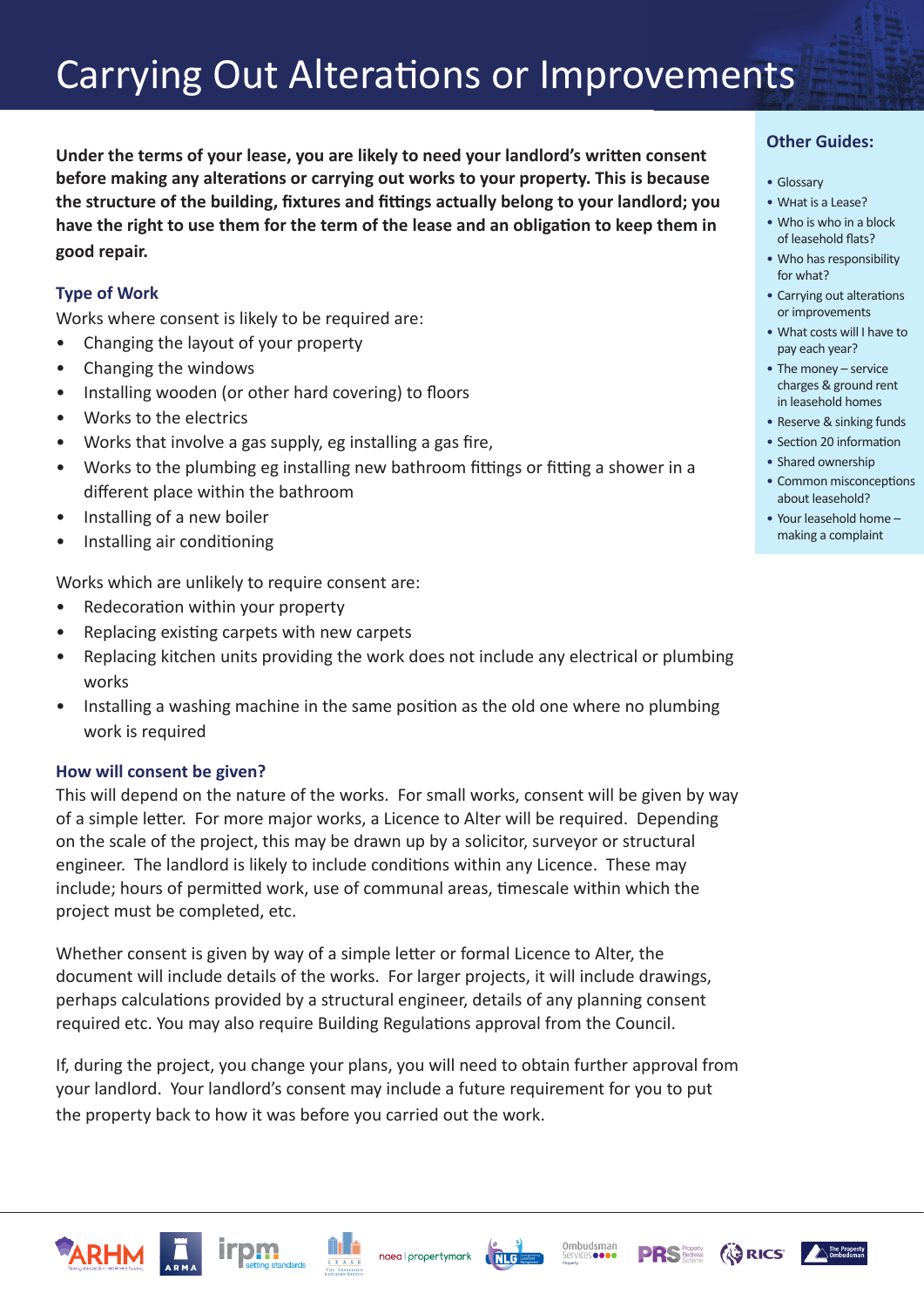#### **What costs will be involved?**

Where your lease provides for you to undertake alterations or improvements with the landlord's consent, the law says that consent should not be unreasonably withheld but your landlord can make a reasonable charge for considering your plans and granting consent. The managing agent or landlord should provide a menu of charges for services provided to individual leaseholders outside those covered by the service charge. For major works, you may also be responsible for the landlord's reasonable legal, surveyor's and engineer's costs.

If your lease prohibits making any alterations or improvements you may be able to negotiate amendments to the lease with your landlord but he may seek a premium for agreeing to any amendment. Your home might be at risk if you undertake any works not permitted within your lease!

Charges imposed by your landlord or their managing agent are Administration Charges which must be reasonable. If you feel your landlord is seeking unreasonable charges, you can apply to the First-tier Tribunal (F-tT) to determine whether they are reasonable. You are strongly advised to seek advice before making any application to the F-tT. Free advice is available to leaseholders from the Leasehold Advisory Service at www.lease-advice.org

#### **Why can't I just go ahead and carry out whatever work I want?**

Your lease has been drafted to protect the interests of all parties, including your landlord and other occupiers of the building. Restricting what work can be undertaken and how, helps to ensure that nothing is done to:

- undermine the stability of the structure of the building
- invalidate the landlord's insurance cover for the building
- upset your neighbours and undermine their rights of occupancy

Your landlord (and their managing agents) also have obligations to ensure that fire safety standards are maintained and that is why you may require consent for replacing your front door or similar works. Your landlord will need to ensure that any replacement meets the protection requirements of the fire safety regulations.

If you undertake works without the required consent it can prove difficult and costly when you wish to sell your property. Your home might also be at risk if you undertake any works not permitted within your lease or without the required consent.

- Glossary
- What is a Lease?
- Who is who in a block of leasehold flats?
- Who has responsibility for what?
- Carrying out alterations or improvements
- What costs will I have to pay each year?
- The money service charges & ground rent in leasehold homes
- Reserve & sinking funds
- Section 20 information
- Shared ownership
- Common misconceptions about leasehold?
- Your leasehold home making a complaint

![](_page_8_Picture_25.jpeg)

![](_page_8_Picture_26.jpeg)

![](_page_8_Picture_27.jpeg)

![](_page_8_Picture_28.jpeg)

![](_page_8_Picture_29.jpeg)

![](_page_8_Picture_30.jpeg)

![](_page_8_Picture_31.jpeg)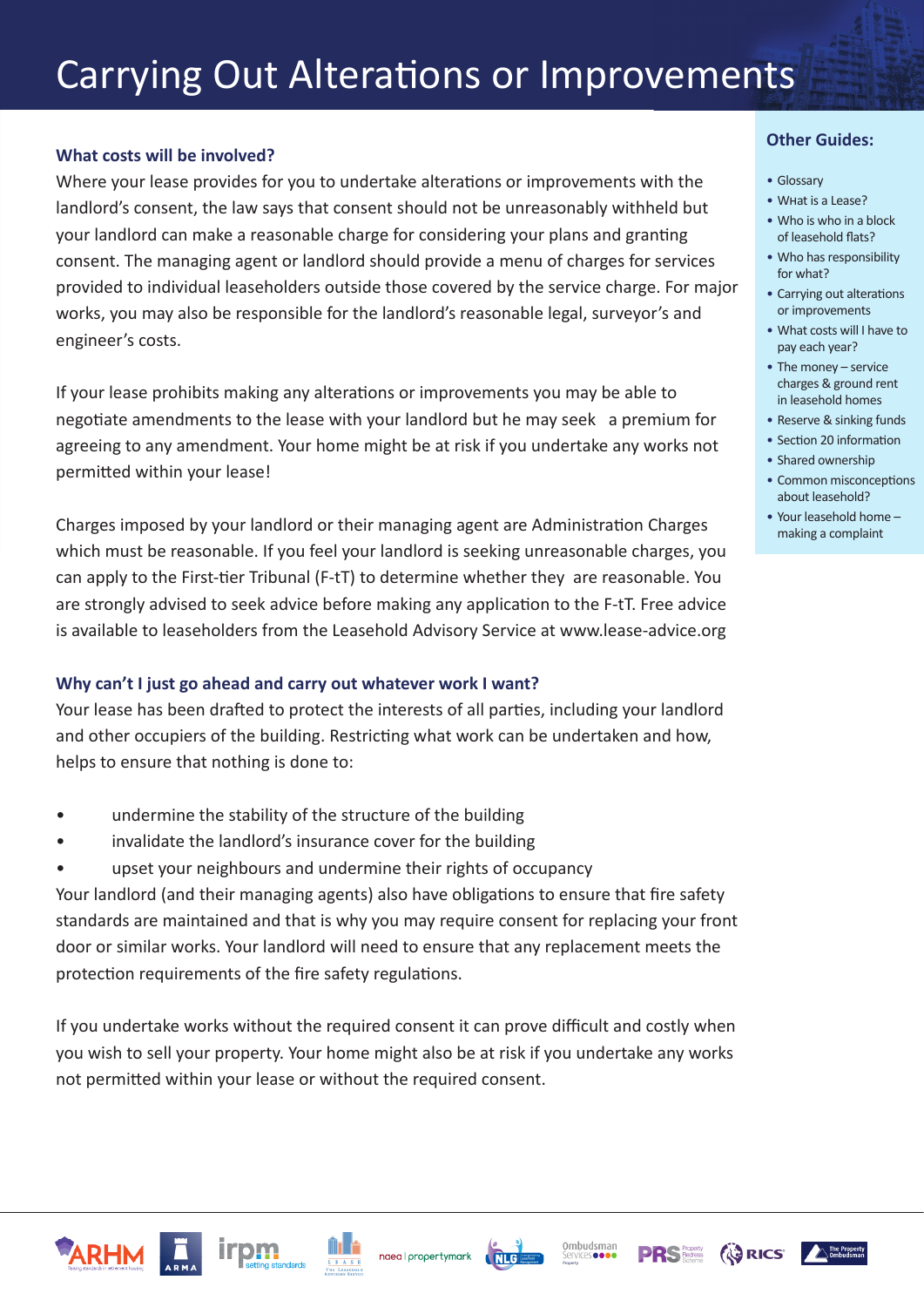# What Costs will I have to pay each year

#### **Service Charge**

Service charges are monies collected to maintain the structure of the building and common parts and cover the cost of any services provided. These include; repairs, cleaning, lift servicing, garden, on-site staff, utilities, building insurance, managing agent's fees, in fact any service provided under the lease. See "The money – service charges and ground rent".

#### **Ground Rent**

The amount of Ground Rent payable, will be set out in the lease, it may only be a nominal amount sometimes referred to as 'peppercorn' or it may be something more substantial. The lease will set out how the Ground Rent is increased over the period of the lease and how often this is charged and increased. See "The money – service charges and ground rent".

#### **Interest charges for penalties and late payments**

Your lease will set out if there are any charges for penalties and late payments on the service charge and ground rent.

#### **Contribution to a Reserve/Sinking Fund**

Money collected towards major works. The lease will set out whether the landlord can set up a reserve/sinking fund and money must be kept in a trust account. See "Reserves and sinking funds".

There may also be other additional charges that you may have to pay during your time as a leaseholder that you need to be aware of.

#### **Licence to Alter**

If you wish to carry out alterations within your flat you may be required to pay the landlord's costs of issuing a licence in advance to carry out the alterations. See "carrying out alterations or improvements".

#### **Extending your lease**

If you wish to extend the length of your lease there will be a cost payable to the landlord. Specialist valuation and legal advice should be sought before embarking on this process. The Association of Leasehold Enfranchisement Practitioners (www.alep.org.uk) provide a database of qualified / experienced practitioners who specialise in this work.

![](_page_9_Picture_15.jpeg)

![](_page_9_Picture_16.jpeg)

![](_page_9_Picture_17.jpeg)

![](_page_9_Picture_18.jpeg)

**AS RICS** 

- Glossary
- What is a Lease?
- Who is who in a block of leasehold flats?
- Who has responsibility for what?
- Carrying out alterations or improvements
- What costs will I have to pay each year?
- The money service charges & ground rent in leasehold homes
- Reserve & sinking funds
- Section 20 information
- Shared ownership
- Common misconceptions about leasehold?
- Your leasehold home making a complaint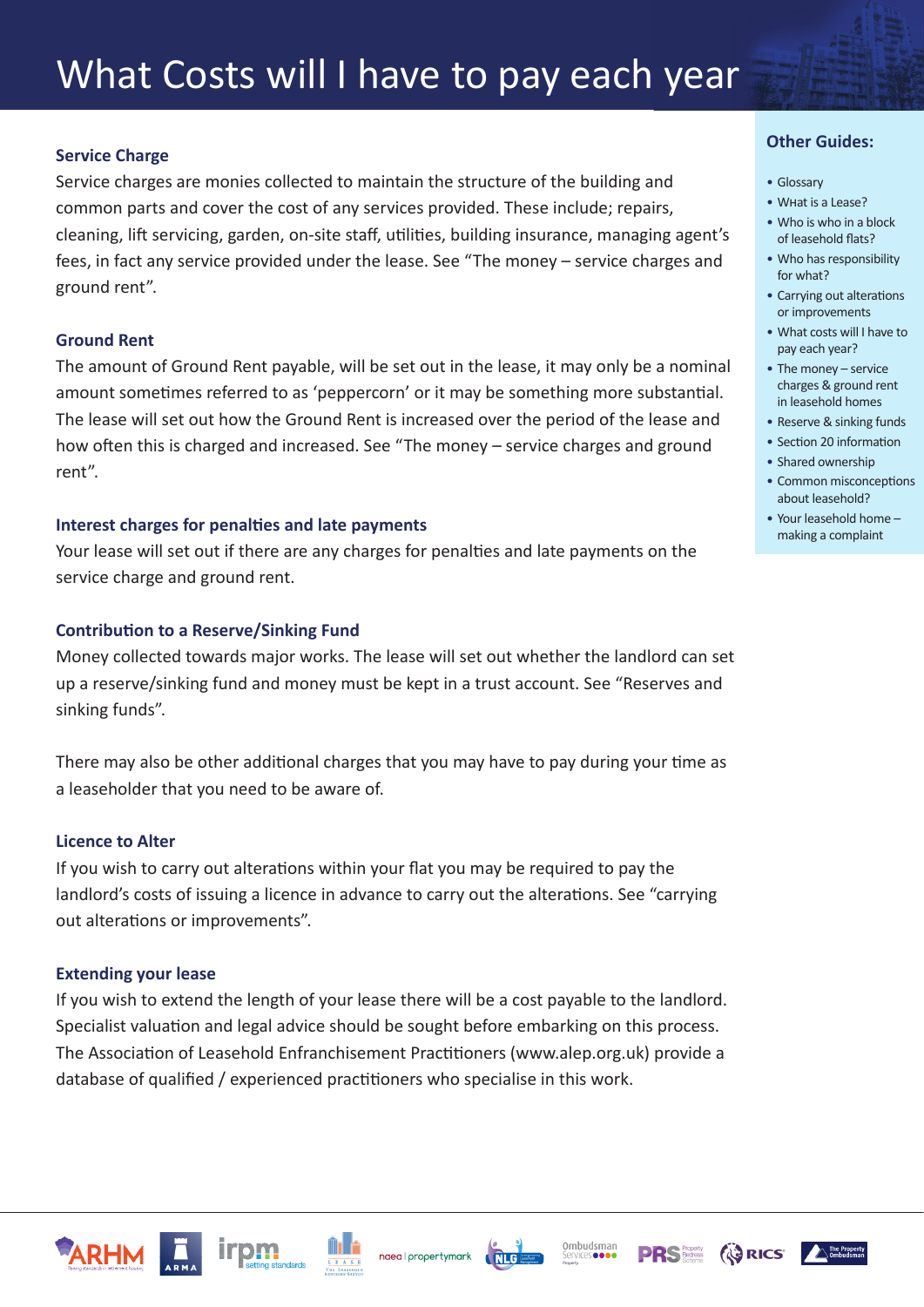#### **Solicitors Enquires**

When you come to sell your flat there may be a charge from either your landlord or managing agent in providing information and responses to solicitors' enquiries.

#### **Deed of Covenant / Notice of Transfer**

A cost associated with selling your flat and / or providing the landlord with a notice of transfer. Your conveyancer should provide you with details of all costs which will be payable on sale.

- Glossary
- What is a Lease?
- Who is who in a block of leasehold flats?
- Who has responsibility for what?
- Carrying out alterations or improvements
- What costs will I have to pay each year?
- The money service charges & ground rent in leasehold homes
- Reserve & sinking funds
- Section 20 information
- Shared ownership
- Common misconceptions about leasehold?
- Your leasehold home making a complaint

![](_page_10_Picture_18.jpeg)

![](_page_10_Picture_19.jpeg)

![](_page_10_Picture_20.jpeg)

![](_page_10_Picture_21.jpeg)

![](_page_10_Picture_22.jpeg)

![](_page_10_Picture_23.jpeg)

![](_page_10_Picture_24.jpeg)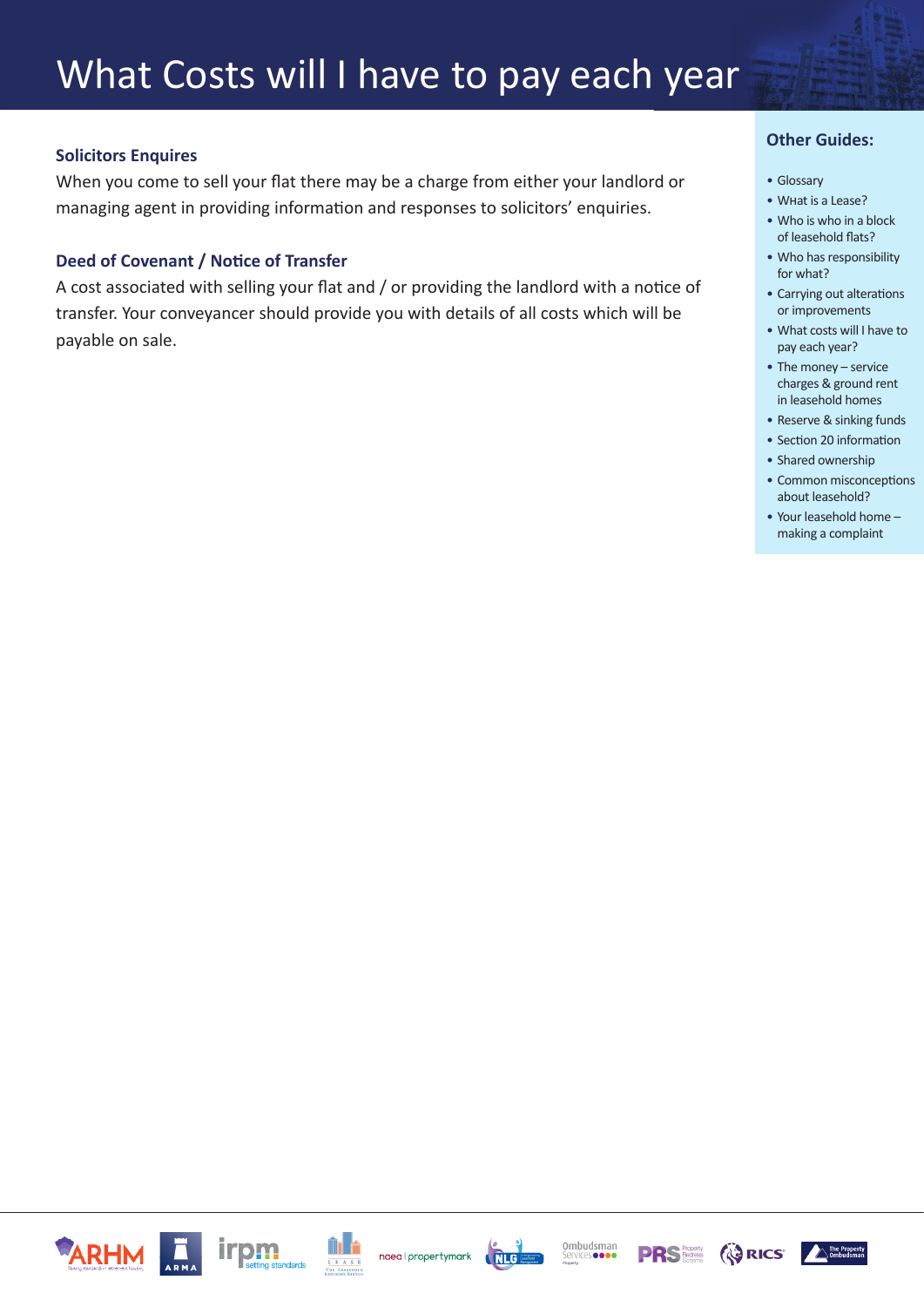#### **Ground Rent**

When you purchase a leasehold flat, you purchase the right to live there for a given number of years ("the term"). Ground Rent is charged by the freeholder as rent for the land on which the block is built.

The amount of Ground Rent payable, will be set out in the lease. It may only be a nominal amount sometimes referred to as 'peppercorn' or it may be something reasonably substantial.

The lease will also set out how the Ground Rent is to be increased over the period of the term. These increases are called rent reviews. The rent reviews may set an exact amount for the increased rent or may set out some mechanism for agreeing the level of increase.

How often Ground Rent is charged will again be set out in the lease. It may be annually, half yearly or quarterly and will be demanded by the Freeholder using a prescribed form of words.

#### **Service Charges**

Service charges are monies collected to maintain the structure of the building and common parts and cover the cost of any services provided. These include; repairs, cleaning, lift servicing, gardening, on-site staff, utilities, buildings insurance, managing agent's fees, in fact any service that is provided under the lease.

The lease will dictate what service charges cover, when they are requested and how they are accounted for. Under legislation, the money is held in trust by the Managing Agent or Landlord for the benefit of the building. Except for the management fee, the money does not belong to the managing agent or landlord and must be accounted for separately.

Most leases state that a budget should be produced at the start of the service charge year. This is an estimate of what is likely to be spent during the course of the year and is prepared by the Managing Agent, Residents' Management Company or landlord; depending on the lease. The amounts you pay will be a proportion of the total. The lease will set out what percentage you are responsible for and the frequency of payments. At the end of the service charge year, accounts should be produced to show how the money has been spent and whether it is higher or lower than the budget estimate. The lease will say how any underspend/overspend is to be dealt with.

- Glossary
- What is a Lease?
- Who is who in a block of leasehold flats?
- Who has responsibility for what?
- Carrying out alterations or improvements
- What costs will I have to pay each year?
- The money service charges & ground rent in leasehold homes
- Reserve & sinking funds
- Section 20 information
- Shared ownership
- Common misconceptions about leasehold?
- Your leasehold home making a complaint

![](_page_11_Picture_23.jpeg)

![](_page_11_Picture_24.jpeg)

![](_page_11_Picture_25.jpeg)

![](_page_11_Picture_26.jpeg)

![](_page_11_Picture_27.jpeg)

![](_page_11_Picture_28.jpeg)

![](_page_11_Picture_29.jpeg)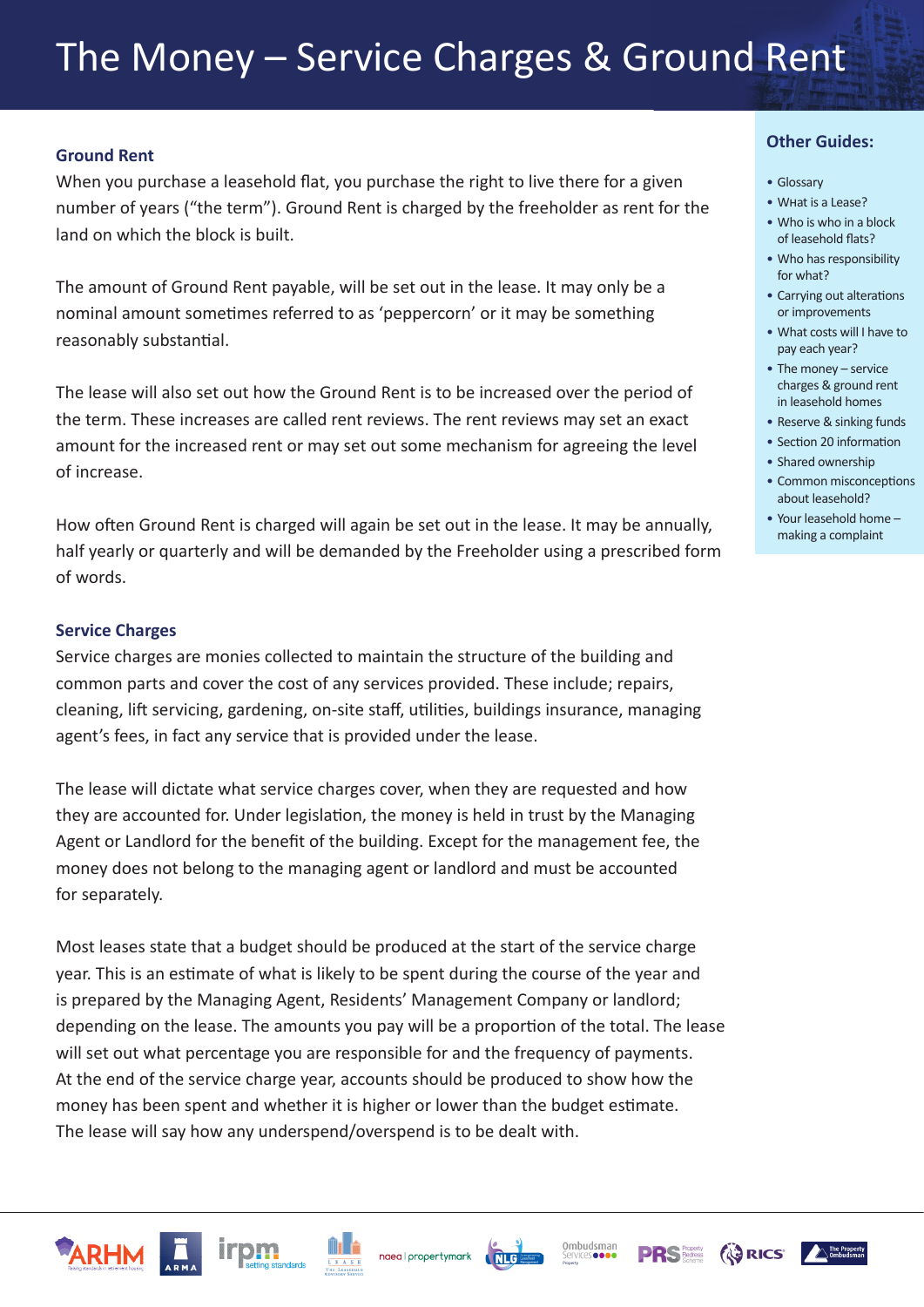### The Money – Service Charges & Ground Rent

If you are unhappy with the amount of service charges you are being asked to pay or the level of service that is being delivered, a leaseholder has a legal right to challenge the Service Charges in the First Tier Tribunal (Property).

#### **Reserve Funds/Sinking Funds**

This is money collected regularly towards major works which will be due over the years, for example, external redecoration or lift replacement. It is collected over several years so that there is not a huge spike in the amount needed in the year when the works are carried out. All reserve / sinking fund money must be kept in a trust account. The lease will set out whether the landlord can set up a reserve / sinking fund and what the money can be spent on. It is best practice for the landlord to have a five or ten year major works plan (for larger developments this may cover a much longer period) against which contributions are collected.

**Read your lease, it sets out all of the rights and obligations of each party in detail.**

- Glossary
- What is a Lease?
- Who is who in a block of leasehold flats?
- Who has responsibility for what?
- Carrying out alterations or improvements
- What costs will I have to pay each year?
- The money service charges & ground rent in leasehold homes
- Reserve & sinking funds
- Section 20 information
- Shared ownership
- Common misconceptions about leasehold?
- Your leasehold home making a complaint

![](_page_12_Picture_18.jpeg)

![](_page_12_Picture_19.jpeg)

![](_page_12_Picture_20.jpeg)

![](_page_12_Picture_21.jpeg)

![](_page_12_Picture_22.jpeg)

![](_page_12_Picture_23.jpeg)

![](_page_12_Picture_24.jpeg)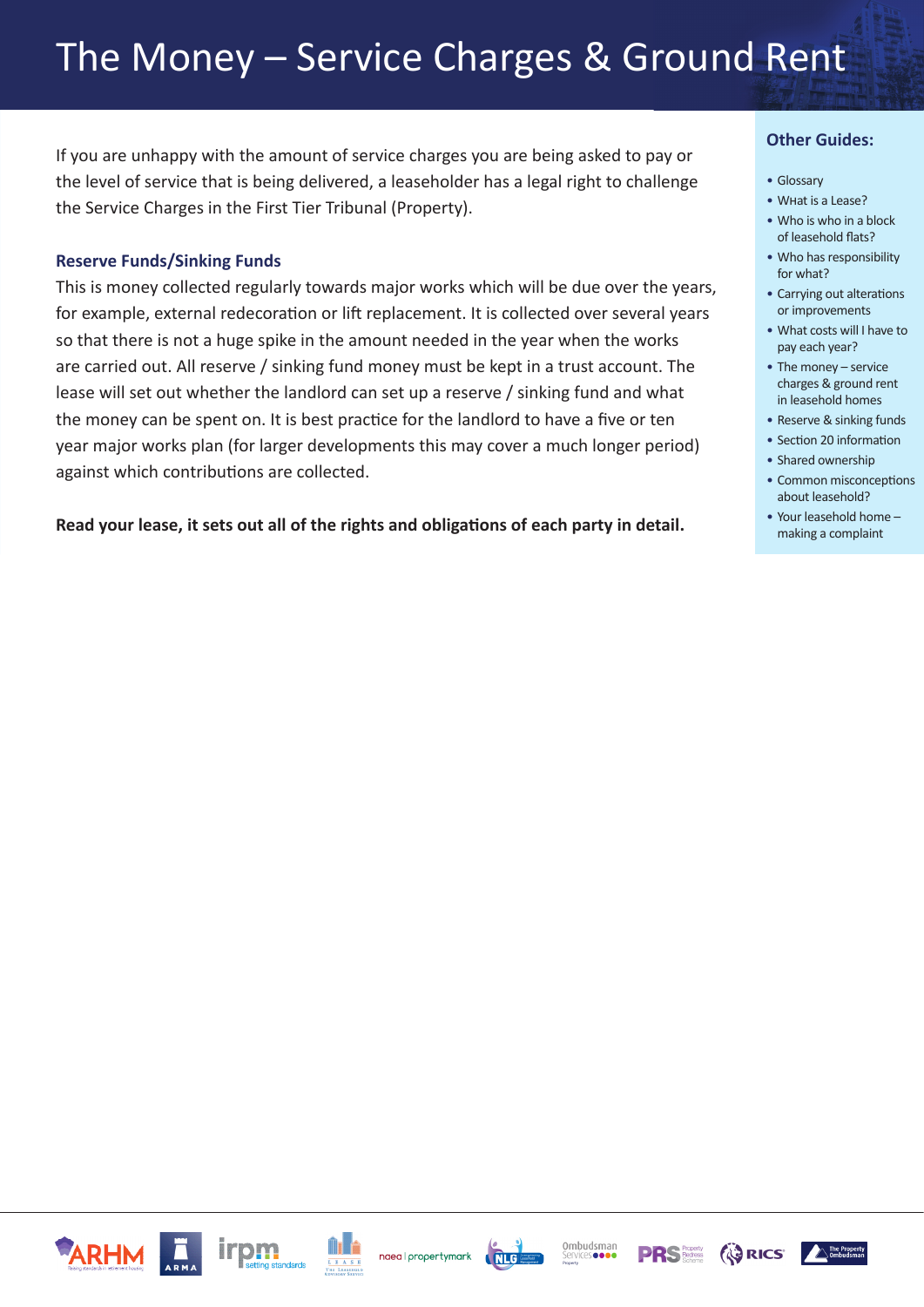### Reserve and Sinking Funds

**Many leases provide for a contribution towards a reserve fund or sinking fund in the service charge payment. Although reserve funds and sinking funds are technically different things, it has become common for either term to be used in residential leases and this paper uses the term reserve fund to cover both types. They are funds built up, over a number of years, to cover the cost of significant expenditure. That expenditure can either be planned and recurring, such as redecoration every 5 or 6 years or more major one-off replacements such as replacing a worn-out lift.**

It is good practice for landlords to collect service charge contributions to build up reserve funds where the lease allows. By law, all service charge money collected must be held 'on trust' for the benefit of the leaseholders throughout the life of the development.

Think of it as being like operating a current account and a savings account. Your service charge contributions are placed in a current account which is held on trust, separate from the landlord's money. Every time you make a service charge payment, a small amount is transferred from the current account and invested in a savings account (the reserve fund). All of the day to day costs of running the development are met out the current account. The intention is that when major works are required, the money is available in the savings account to cover the anticipated costs of those works.

The reserve fund should not be used to subsidise day to day service charge costs, nor to offset the effects of under budgeting. If day to day service charge expenditure is higher than anticipated in a financial year, leases typical provide for additional funds (a balancing charge) to be collected from leaseholders to fund the overspend. Any overspend should not be taken out of the reserve fund as this will reduce the level of funds available when major works are required.

A well-managed reserve fund benefits everybody. The landlord can plan for expected works knowing the funds will be available. Leaseholders make small additional contributions throughout the life of the development and are therefore, not required to make large additional payments at the time the works are required. As properties change hands, the identity of leaseholders changes. A reserve fund spreads the cost of major items throughout the life of the development, with every individual leaseholder making contributions throughout the time they own the property. The cost is spread amongst all leaseholders who have benefited from using the building and is not met solely by the one person who happens to own the lease at the time the works are being undertaken. Funds are not refundable to the outgoing leaseholder on sale but the fact that funds have been saved is attractive to potential purchasers.

![](_page_13_Picture_6.jpeg)

![](_page_13_Picture_7.jpeg)

![](_page_13_Picture_8.jpeg)

![](_page_13_Picture_9.jpeg)

![](_page_13_Picture_10.jpeg)

![](_page_13_Picture_11.jpeg)

![](_page_13_Picture_12.jpeg)

![](_page_13_Picture_13.jpeg)

- Glossary
- What is a Lease?
- Who is who in a block of leasehold flats?
- Who has responsibility for what?
- Carrying out alterations or improvements
- What costs will I have to pay each year?
- The money service charges & ground rent in leasehold homes
- Reserve & sinking funds
- Section 20 information
- Shared ownership
- Common misconceptions about leasehold?
- Your leasehold home making a complaint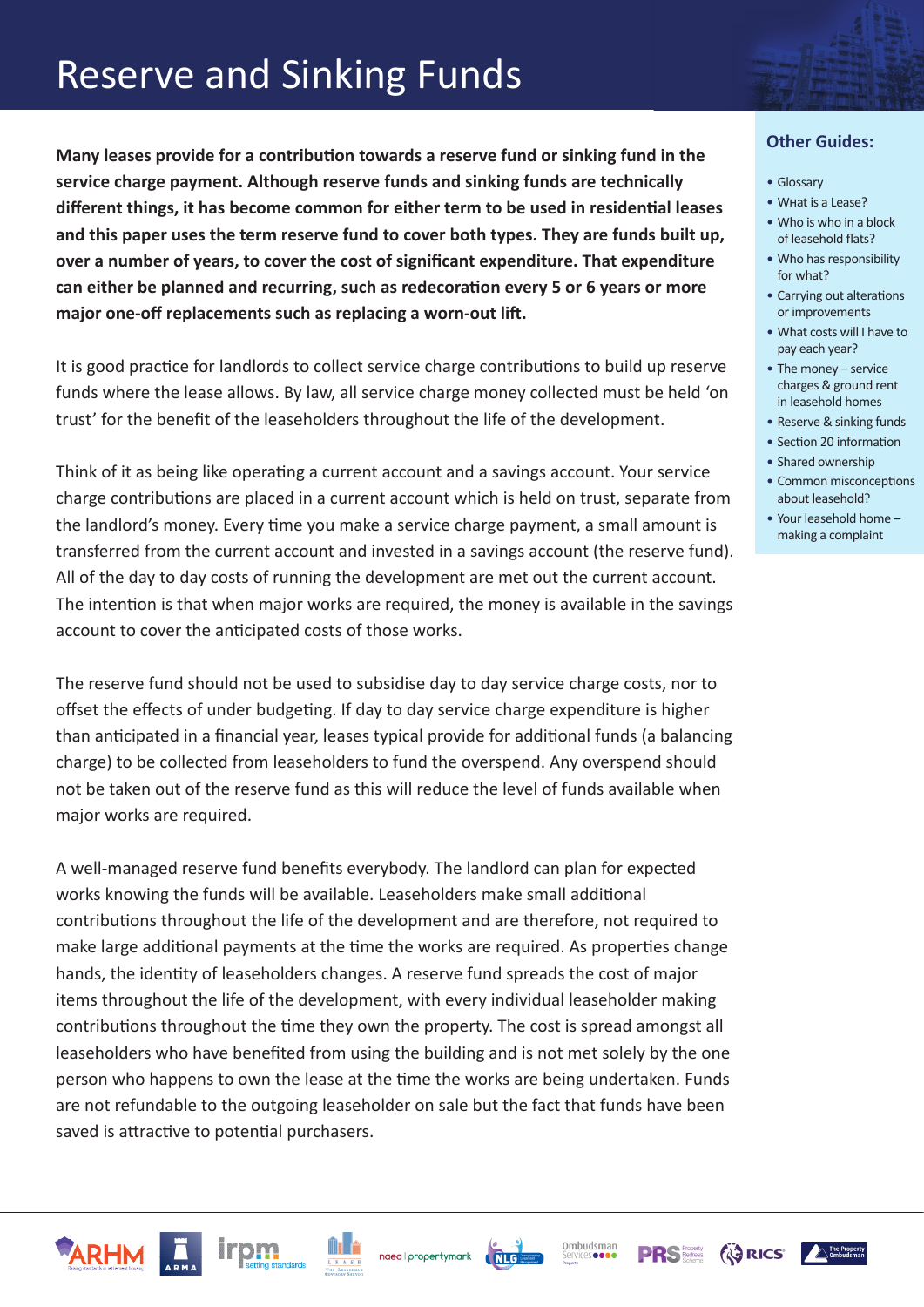### Reserve and Sinking Funds

It is good practice for landlords to prepare, and regularly update, planned maintenance and capital expenditure plans related to the condition of the development. These are often referred to as CapEx Plans. You should expect to see the level of reserve fund contributions being based upon the CapEx Plan i.e. the amount of money being collected is related to planned expenditure in the future. If necessary, ask the landlord how the level of reserve fund contributions has been calculated. It should relate to the future requirements of the building and not be kept artificially low to the benefit of current leaseholders (which is a detriment to future leaseholders).

Some leases (common in retirement properties) provide for a contribution into the reserve fund out of sale proceeds whenever the lease is sold. This is typically a percentage of the sale price or a percentage of any increase in value since purchase. These leases are designed to keep the monthly (or annual) service charge costs at a more affordable level by deferring the reserve fund contributions until the leaseholder has received a capital receipt out of which a one-off contribution can be made.

With either type of reserve fund (regular contribution or resale contribution), there is no guarantee that there will be enough money in the fund to pay for works when required. Leaseholders may still be required to make additional one-off contributions if sufficient funds have not been saved at the time the works are required.

Before purchasing a lease, you should therefore request information about the amount of money currently held in any reserve fund and how that relates to planned works over the next few years. You should also request information on how the level of your likely contributions has been calculated and whether that is based on an up to date assessment of the condition of the building and a CapEx plan for the future.

- Glossary
- What is a Lease?
- Who is who in a block of leasehold flats?
- Who has responsibility for what?
- Carrying out alterations or improvements
- What costs will I have to pay each year?
- The money service charges & ground rent in leasehold homes
- Reserve & sinking funds
- Section 20 information
- Shared ownership
- Common misconceptions about leasehold?
- Your leasehold home making a complaint

![](_page_14_Picture_18.jpeg)

![](_page_14_Picture_19.jpeg)

![](_page_14_Picture_20.jpeg)

![](_page_14_Picture_21.jpeg)

![](_page_14_Picture_22.jpeg)

![](_page_14_Picture_23.jpeg)

![](_page_14_Picture_24.jpeg)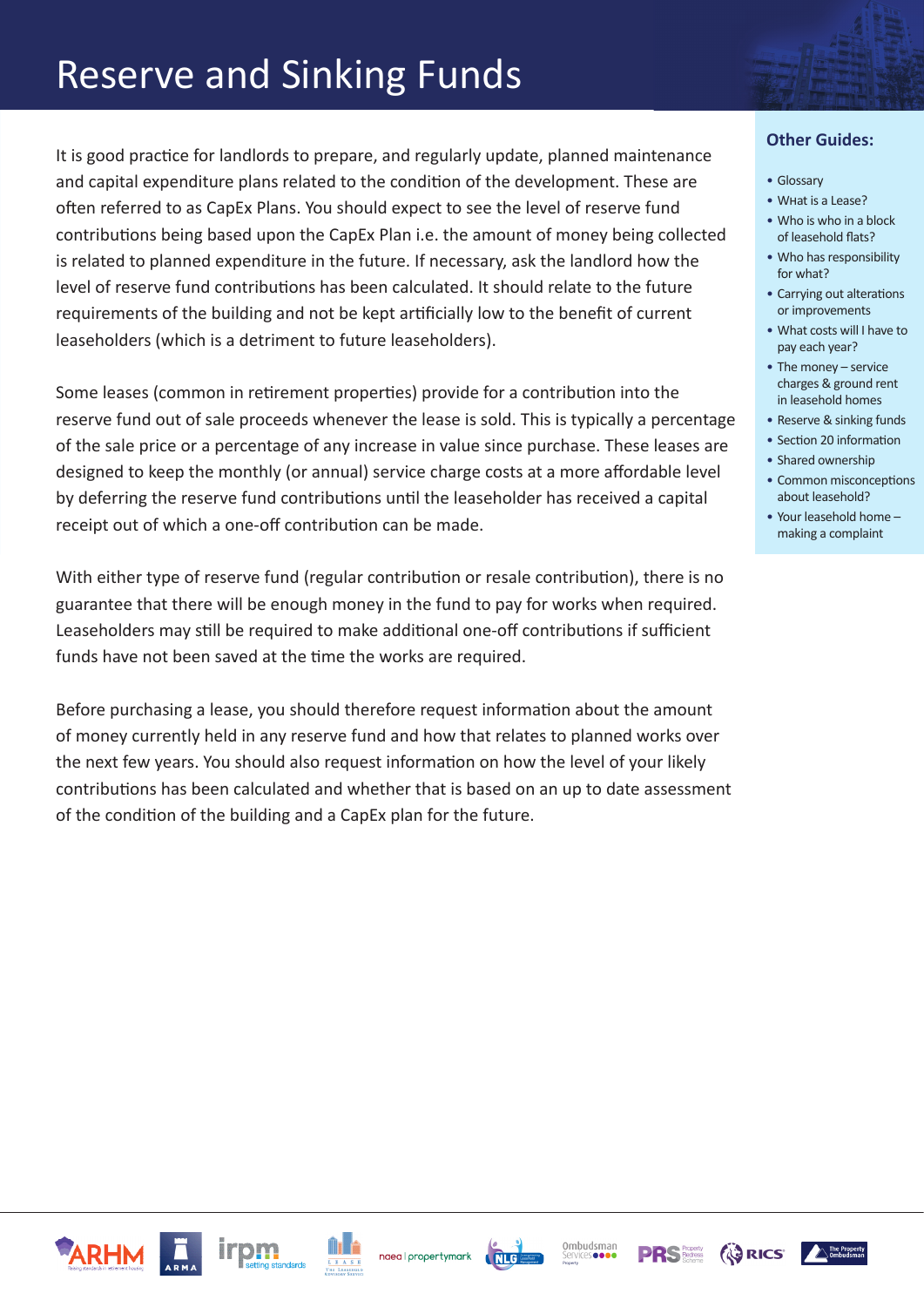### Section 20 Information

#### **Consultation - Introduction**

**This is section number 1 of a 3-part series looking at Section 20 consultation**

Other information sheets explain about leaseholders' obligations to pay for works and services through a service charge. Where your landlord intends to undertake works at significant cost or enter into a long term agreement, he may have to consult with you first, if he wishes (as is very likely) to fully recover the costs as service charges.

Section 20 of the Landlord and Tenant Act 1985 ("Section 20"), specifies when and how consultation should take place. It is a prescriptive process which can take several months and involves at least two (possibly three) notices at different stages of the process. These sheets aim to explain what each of those notices should contain and your rights to respond by making observations.

The consultation does not seek your approval for any works or services. The primary purposes are to give you an opportunity to make observations on the landlord's proposals, to give you an opportunity to propose a contractor from whom the landlord may seek an estimate and to require the landlord to demonstrate that value for money is being achieved.

Section 20 applies to physical "works on a building" and to any services provided under a "qualifying long term agreement" ("QLTA"). The next 2 sheets in this series look at each of those consultation processes in turn:

#### **Myth buster**

There are a few common misconceptions about Section 20 consultation:

pm

- **• The consultation is on proposals to spend service charge monies.** It is not part of the service charge collection regime. Your obligations to pay service charges and estimated 'on account' service charges are detailed in your lease. It is likely, therefore, that you will be asked to contribute to estimated costs at the start of the financial year. This is likely to be before the consultation has been completed or even before it has commenced.
- **• How do I know how much the proposed works are likely to cost if I am being asked to contribute before estimates have been received?** Your lease is likely to provide for a service charge to be payable 'on account' based on a budget estimate. Your landlord will make an informed estimate in exactly the same way as they estimate other costs that will be incurred throughout the year. The actual costs will be reflected in any balancing statement / service charge accounts at the end of the financial year.

naea | propertymark

**Property** 

Ombudsman

**AS RICS** 

![](_page_15_Picture_11.jpeg)

- Glossary
- What is a Lease?
- Who is who in a block of leasehold flats?
- Who has responsibility for what?
- Carrying out alterations or improvements
- What costs will I have to pay each year?
- The money service charges & ground rent in leasehold homes
- Reserve & sinking funds
- Section 20 information
- Shared ownership
- Common misconceptions about leasehold?
- Your leasehold home making a complaint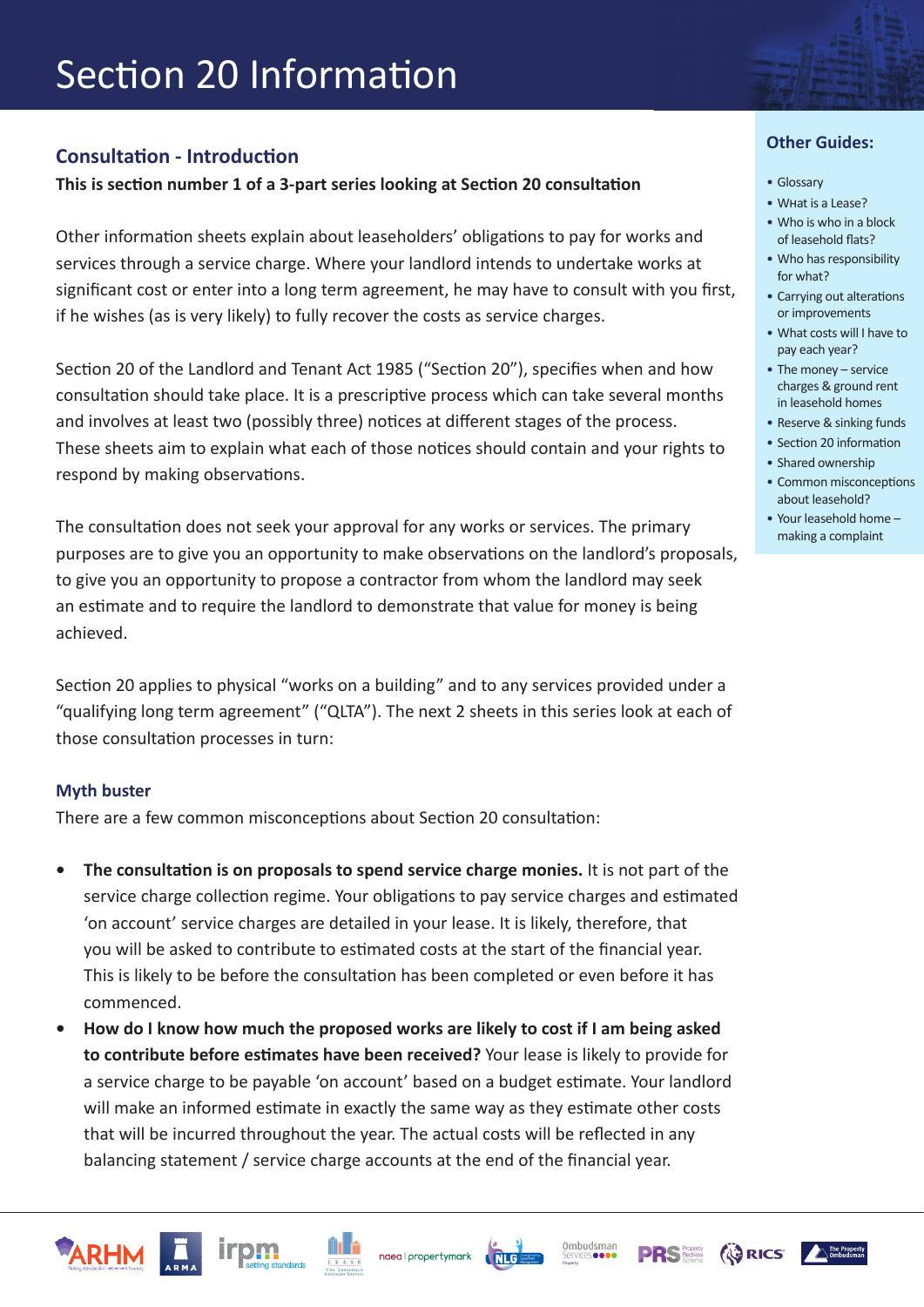- **• Is it necessary to consult under Section 20 if the money is already held within the reserve fund?** Yes. Consultation is about spending service charge money. A reserve fund is made up of service charges collected in advance and consultation will be necessary (on works which exceed the cost threshold) before the money is spent.
- **• Does the landlord have to use the contractor I proposed?** No. The choice of contractor lies with the landlord. There are obligations to seek a price from at least one proposed contractor (where applicable) and to include such prices in the Statement of Estimates but the landlord may choose to use another contractor.

#### **Consultation - Qualifying Works**

**This is section number 2 of a 3-part series looking at Section 20 consultation. You should read sheet number 1 first to fully understand the context.**

Section 20 consultation is most commonly required where the landlord has identified a need for physical works to the building or equipment (e.g. lift) and wishes to recover the costs as service charges.

The Regulations state that the most that any one leaseholder can be required to contribute to a set of "works on a building" is £250 unless consultation has been complied with or dispensation has been obtained from a First-tier Tribunal. Your landlord will, therefore, consult with you before undertaking any works where the estimated contribution from you or any other leaseholder is more than £250.

In an emergency situation the landlord may consult with you in a more limited / quicker way and seek dispensation from a Tribunal to allow the works to proceed quickly. You will first receive a "Notice of Intention". This should:

- Describe the proposed works in general terms
- State the landlord's reason for considering those works to be necessary
- Invite you to propose a contractor from whom the landlord should consider seeking an estimate
- Give you a period of at least 30 days to make any observations on the proposed works and detail the name and address of where those observations should be sent.

- Glossary
- What is a Lease?
- Who is who in a block of leasehold flats?
- Who has responsibility for what?
- Carrying out alterations or improvements
- What costs will I have to pay each year?
- The money service charges & ground rent in leasehold homes
- Reserve & sinking funds
- Section 20 information
- Shared ownership
- Common misconceptions about leasehold?
- Your leasehold home making a complaint

![](_page_16_Picture_25.jpeg)

![](_page_16_Picture_26.jpeg)

![](_page_16_Picture_27.jpeg)

![](_page_16_Picture_28.jpeg)

![](_page_16_Picture_29.jpeg)

![](_page_16_Picture_30.jpeg)

![](_page_16_Picture_31.jpeg)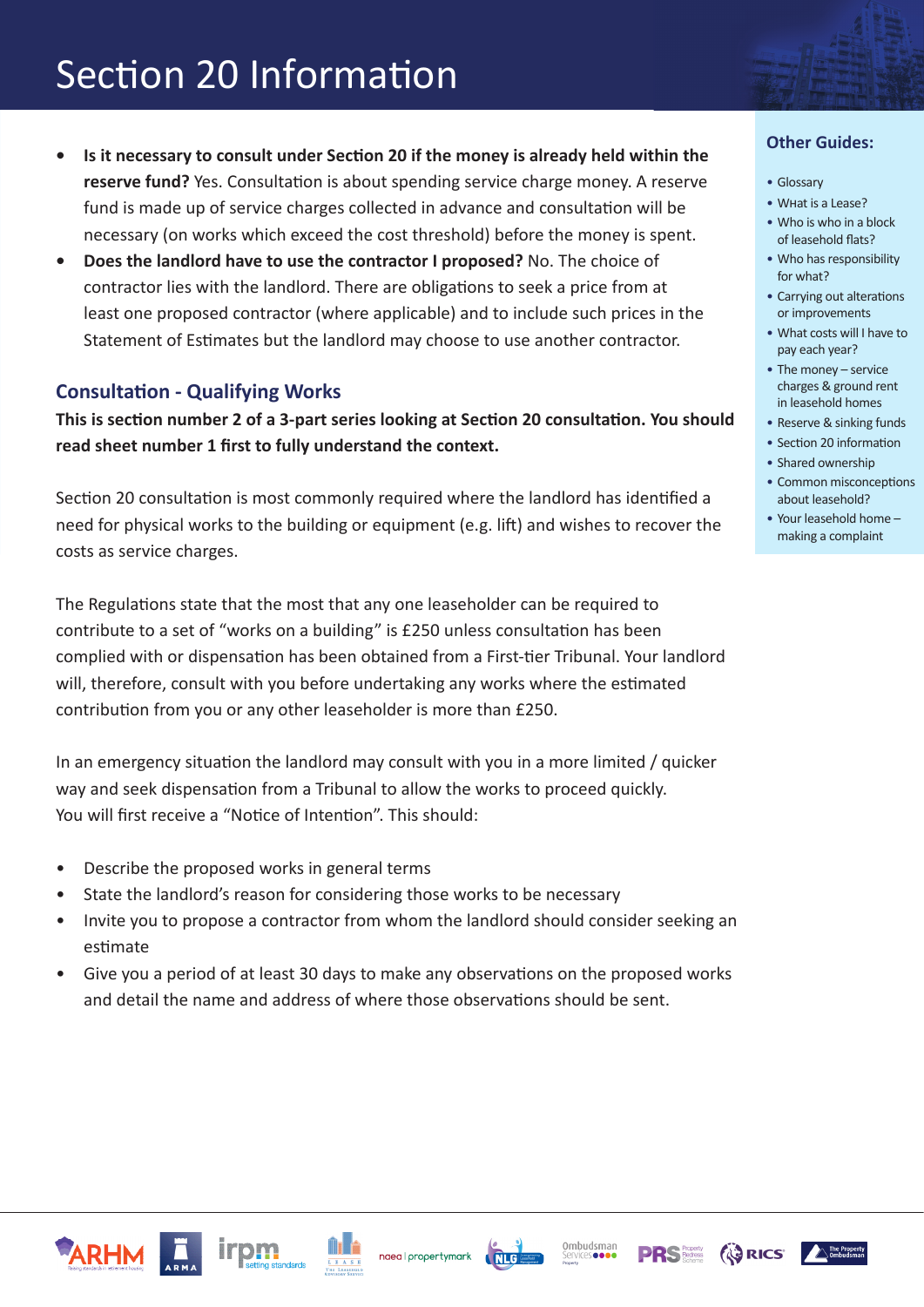If you have any observations on the proposed works it is important that you send them (in writing) to the person named within the notice, within the 30 day period. You may make whatever observations you like but common observations relate to the need, the extent or the timing of the proposed works. If you do not make any observations, you may have difficulty if you later seek a determination from a tribunal that works were not necessary or were not necessary to the degree undertaken and costs were not reasonably incurred. Having had regard to all observations received, the landlord will obtain at least two estimates of cost for those works.

You will then receive a further notice including a "Statement of Estimates", that will:

- Detail at least two estimates of cost. One of those estimates must be from a person (company) totally unconnected with the landlord.
- Include a summary of observations received following the first notice and a response as to how the landlord has had regard to those observations
- Give you a further period of at least 30 days to make any observations on the estimates and detail the name and address of where those observations should be sent.

Having had regard to any further observations, the landlord may place a contract for the works with the person he considers most appropriate. If that person did not provide the lowest estimate or was not proposed by one or more leaseholders, the landlord must send you a further notice explaining why the successful contractor was chosen and how he had regard to any further observations received. You should receive this statement within 21 days of the contract being placed. It does not provide any further opportunity for observations because the contract has already been placed. Its purpose is to advise you why the successful contractor was chosen.

The landlord does not need to send you a statement of reasons for awarding the contract if the successful contractor submitted the lowest estimate or was proposed by a leaseholder at the first consultation stage.

If your landlord is a local authority or housing association, they have to comply with European Procurement Regulations before entering into costly contracts. In these circumstances, the consultation regulations contain alternative procedures at both notice stages. The most notable differences are that you will not be given an opportunity to propose a contractor because the contract is advertised by 'public notice' and following a procurement exercise, you will only receive details of one estimate. You will still have opportunities to make observations at both notice stages.

**Now you have a better understanding of the consultation process, it is a good time to re-read the myth buster section in sheet No 1.**

![](_page_17_Picture_11.jpeg)

![](_page_17_Picture_12.jpeg)

![](_page_17_Picture_13.jpeg)

![](_page_17_Picture_14.jpeg)

**AS RICS** 

#### • Who is who in a block of leasehold flats?

• Glossary • What is a Lease?

- Who has responsibility for what?
- Carrying out alterations or improvements
- What costs will I have to pay each year?
- The money service charges & ground rent in leasehold homes
- Reserve & sinking funds
- Section 20 information
- Shared ownership
- Common misconceptions about leasehold?
- Your leasehold home making a complaint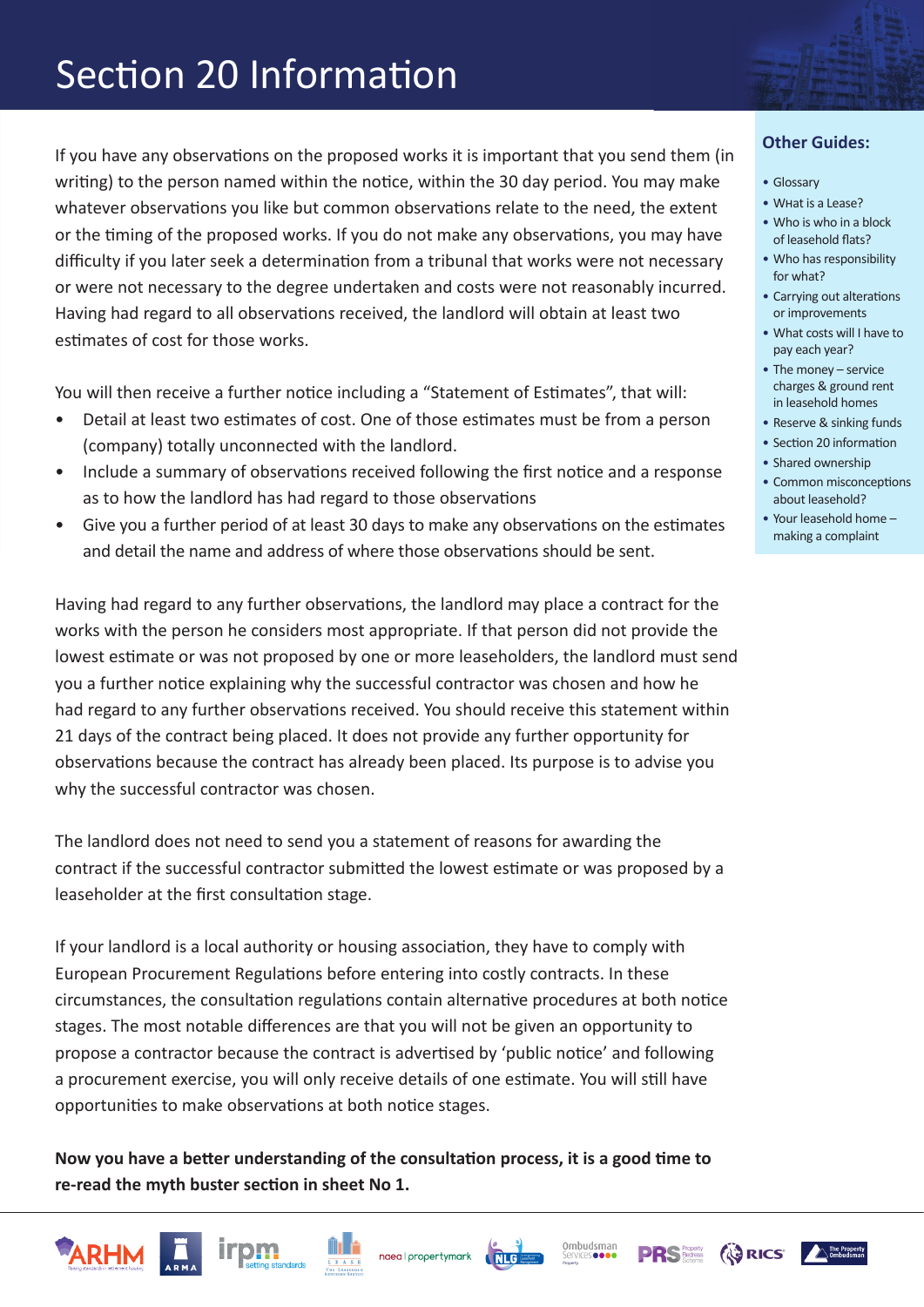### **Consultation - Qualifying Long Term Agreements**

**This is section number 3 of a 3-part series looking at Section 20 consultation. You should read sheet numbers 1 and 2 to fully understand the context. The process outlined below is similar to that outlined in sheet number 2 and some detail has therefore been omitted.**

A "qualifying long term agreement" ("QLTA") is an agreement for works or services, for a period of more than a year, where the cost to any one leaseholder is likely to exceed £100 in any one year.

It is common for landlords to enter into annual agreements which are renegotiated and renewed each year. They are not QLTAs irrespective of the annual costs.

Agreements for several years will also not be QLTAs if no leaseholder is required to pay more than £100 in any year.

The Regulations provide some exceptions from being QLTAs requiring consultation. The most notable are:

- Some contracts on new developments entered into before there were any leaseholders
- Contracts between related companies owned or controlled by the landlord
- Contracts of employment; most typically concierge, porter, caretaker etc.

The consultation process for QLTAs is very similar to the process detailed in sheet no. 2 for qualifying works. You will receive a minimum of two notices and possibly three.

The Notice of Intention should describe the landlord's proposal in general terms and state why it is considered necessary. You will be given a minimum of 30 days to make any observations and propose a person from whom the landlord should consider obtaining an estimate.

The second notice will include a 'summary of proposals', giving you details of at least two proposals. The details will include the name and address of the contractor, the length of the proposed contract and an estimate of costs.

A third notice is, once again, only required if the contract is not awarded in accordance with the lowest price proposal or to a person proposed by a leaseholder.

- Glossary
- What is a Lease?
- Who is who in a block of leasehold flats?
- Who has responsibility for what?
- Carrying out alterations or improvements
- What costs will I have to pay each year?
- The money service charges & ground rent in leasehold homes
- Reserve & sinking funds
- Section 20 information • Shared ownership
- Common misconceptions
- about leasehold? • Your leasehold home – making a complaint

![](_page_18_Picture_26.jpeg)

![](_page_18_Picture_27.jpeg)

![](_page_18_Picture_28.jpeg)

![](_page_18_Picture_29.jpeg)

![](_page_18_Picture_30.jpeg)

![](_page_18_Picture_31.jpeg)

![](_page_18_Picture_32.jpeg)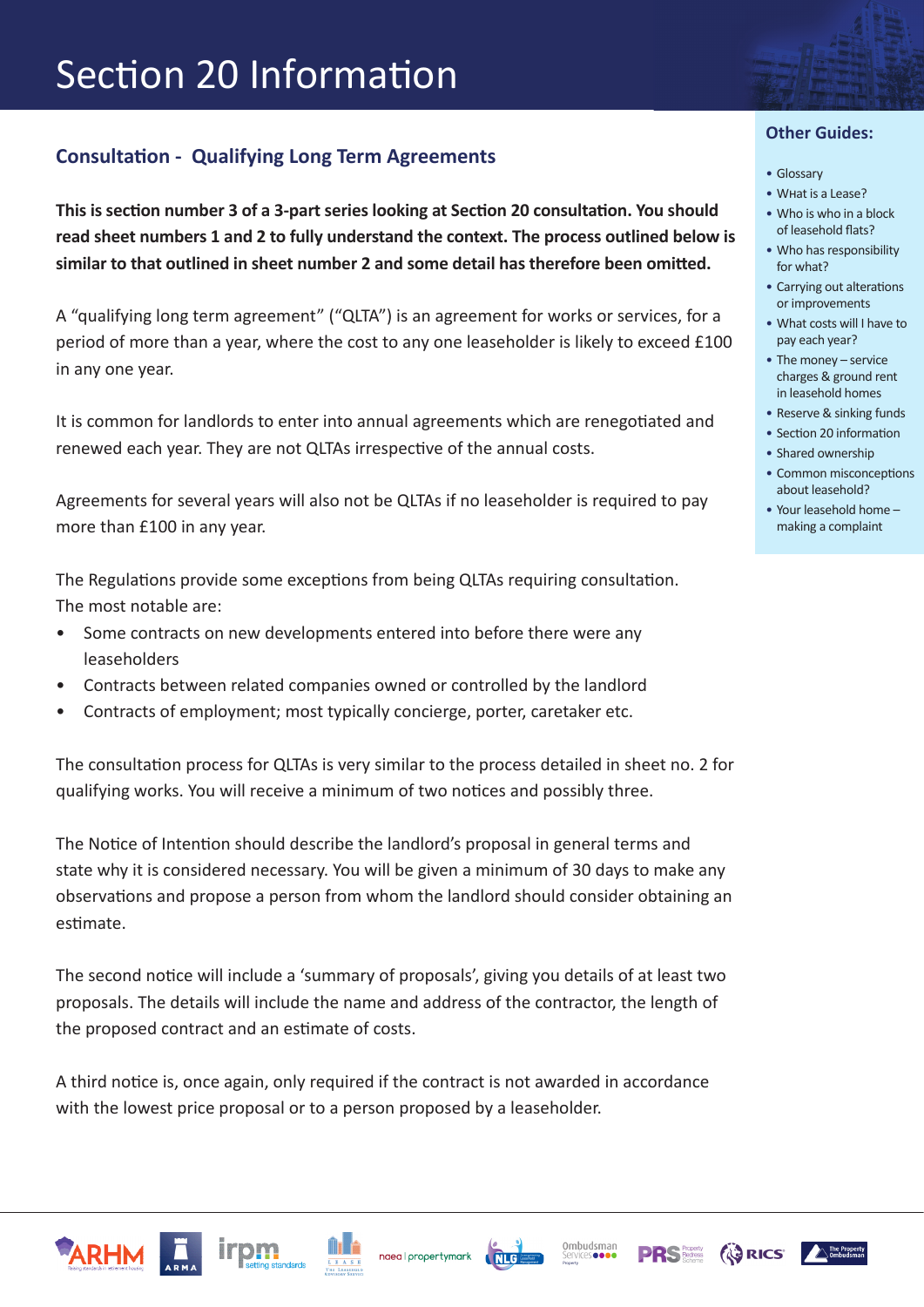If your landlord is a local authority or housing association the European Procurement Regulations may apply and there is a revised consultation process as per Qualifying works (see sheet 1).

#### **Qualifying Works Under A Qualifying Long Term Agreement**

Landlords sometimes enter into qualifying long term agreements with contractors to undertake physical works over a number of years e.g. a 5 year agreement with a roofing contractor to undertake any roofing works that become necessary. You will be consulted on the QLTA (as above), at which point the contractor and pricing mechanism are finalised but the extent of future works is unknown. When proposed works are identified, you will receive one Notice of Intention. That notice will describe the works in general terms, explain why the works are considered necessary and state the estimated cost. It will give you a period of at least 30 days to make any observations, to which your landlord is required to respond, directly to you, within 21 days.

- Glossary
- What is a Lease?
- Who is who in a block of leasehold flats?
- Who has responsibility for what?
- Carrying out alterations or improvements
- What costs will I have to pay each year?
- The money service charges & ground rent in leasehold homes
- Reserve & sinking funds
- Section 20 information
- Shared ownership
- Common misconceptions about leasehold?
- Your leasehold home making a complaint

![](_page_19_Picture_17.jpeg)

![](_page_19_Picture_18.jpeg)

![](_page_19_Picture_19.jpeg)

![](_page_19_Picture_20.jpeg)

![](_page_19_Picture_21.jpeg)

![](_page_19_Picture_22.jpeg)

![](_page_19_Picture_23.jpeg)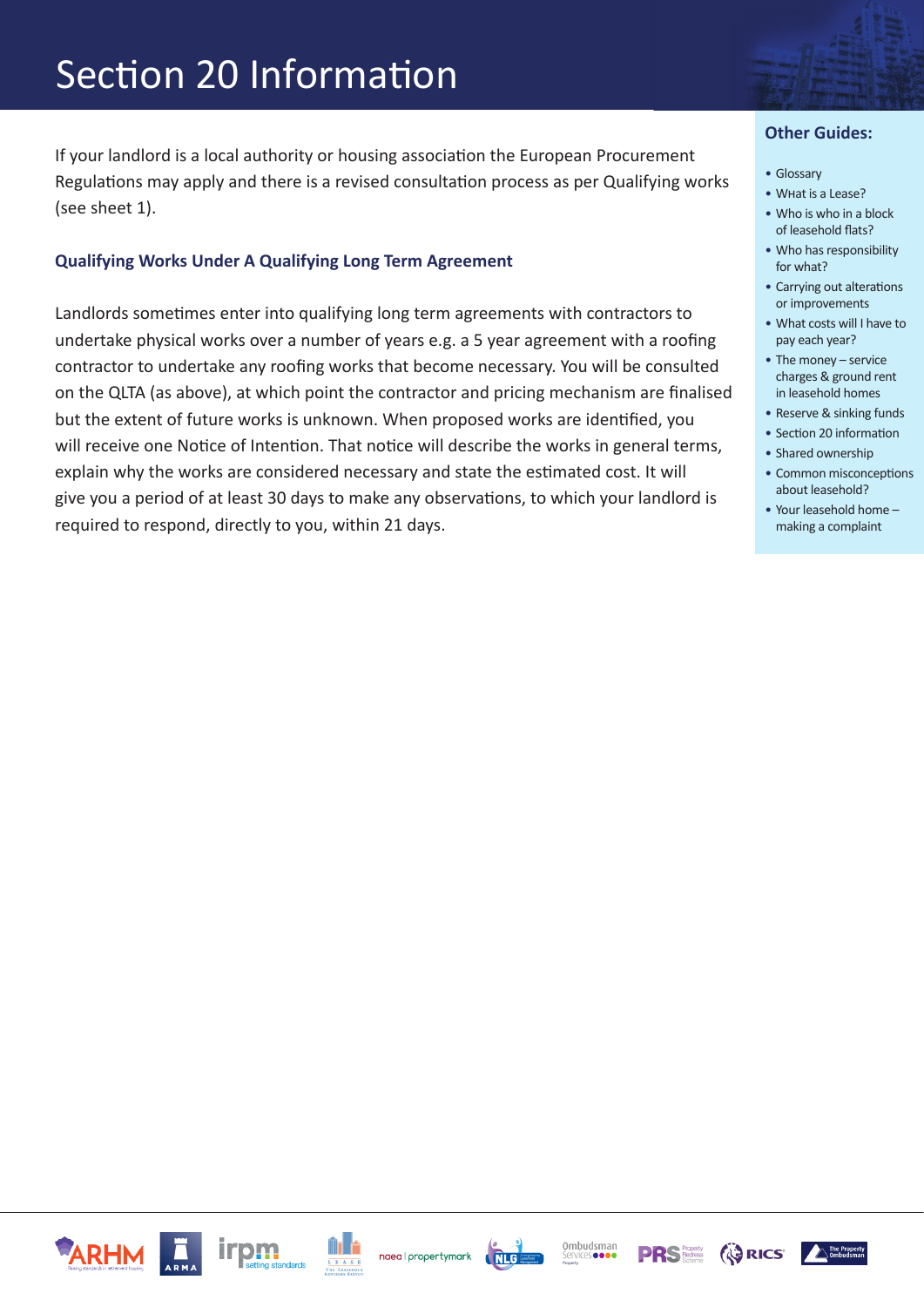### Shared Ownership

**Shared ownership is increasingly being offered by housing associations and private developers to assist those who cannot otherwise afford homeownership, to obtain a rung on that ladder.** 

Purchasers pay a lump sum 'premium' to reflect the value of a share in the property; typically, 25%, 50% or 75%. The level of rent set by the landlord is based on the remaining share. This is often described as buying a percentage share of the property and renting the remaining share but that is not strictly the case in law and there are some distinct differences from part owning / part renting:

Shared ownership properties are always sold on a leasehold basis and the shared owner takes on 100% of the leaseholder responsibilities i.e. the costs of maintaining the internal areas of the property are not shared with the landlord. Shared owners are also required to pay 100% of service charge contributions towards the landlord's costs of repair and other obligations. See "Who has responsibility for what?" Service charge obligations are not reduced to reflect the 'purchased' share of the property and are not shared with the landlord.

The legal status of shared owners is that of Assured Tenants with a contractual right to become owners (of houses) or leaseholders (of flats) by paying additional premiums to reflect the value of additional percentage shares up to 100%. This is known as staircasing. Not all shared ownership leases allow staircasing up to 100% but this should be made clear to you before paying an initial premium. Leases limiting the share to less than 100% are designed to ensure that the property is always retained as 'affordable housing' and shared owners wishing to obtain full ownership will need to surrender their shared ownership lease and purchase an alternative property.

The additional premium payable to staircase will reflect the value of any additional share and will be based on the full market value of the property at that time. The Landlord will assess the level of additional premium payable but there will usually be an option within the lease for both parties to agree to an independent valuation. There will be a number of costs involved in 'staircasing', these will include:

- Valuation fee
- Legal expenses
- Stamp duty
- Mortgage fees

![](_page_20_Picture_10.jpeg)

- What is a Lease?
- Who is who in a block of leasehold flats?
- Who has responsibility for what?
- Carrying out alterations or improvements
- What costs will I have to pay each year?
- The money service charges & ground rent in leasehold homes
- Reserve & sinking funds
- Section 20 information
- Shared ownership
- Common misconceptions about leasehold?
- Your leasehold home making a complaint

![](_page_20_Picture_22.jpeg)

![](_page_20_Picture_23.jpeg)

![](_page_20_Picture_24.jpeg)

![](_page_20_Picture_25.jpeg)

![](_page_20_Picture_26.jpeg)

![](_page_20_Picture_28.jpeg)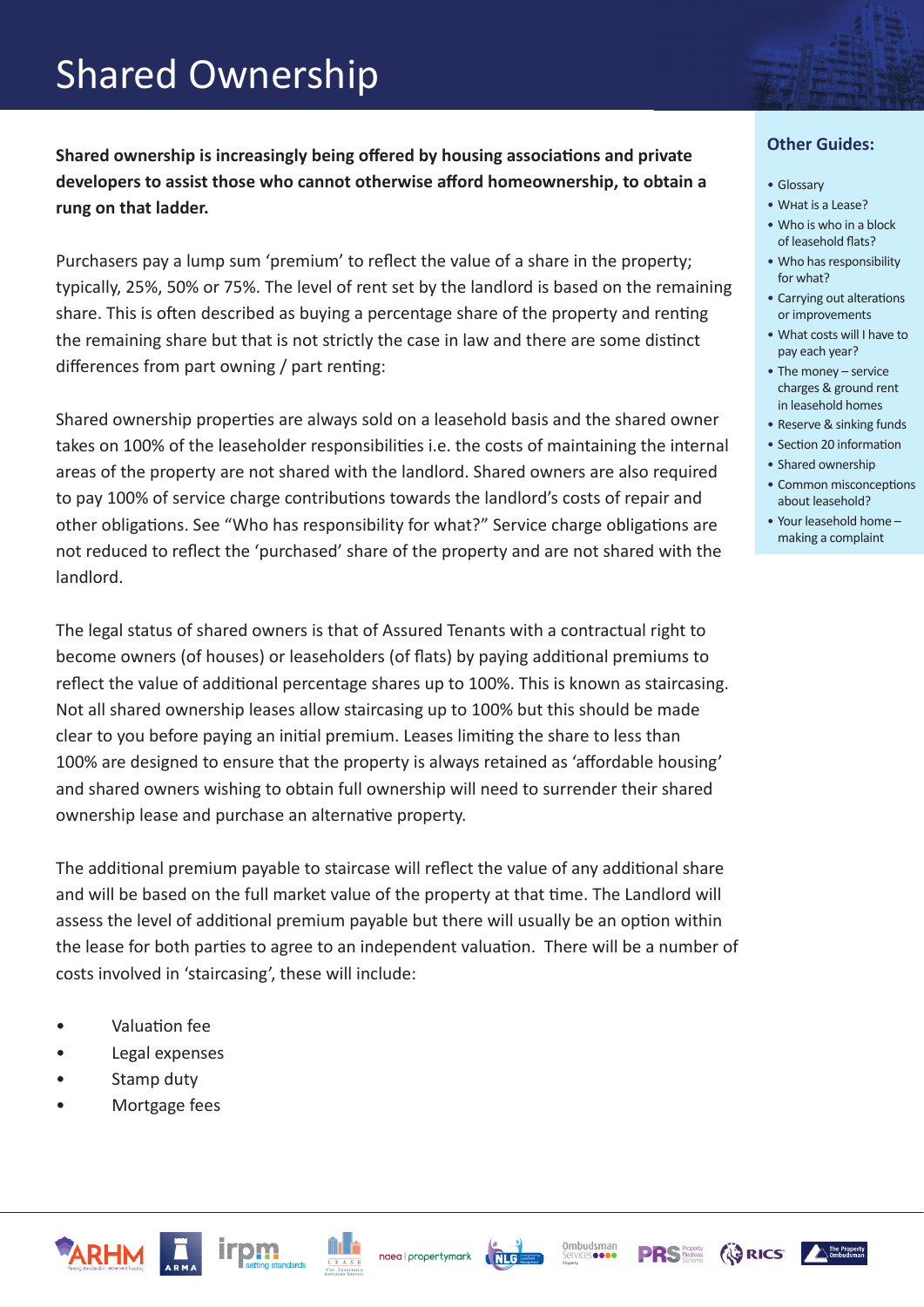### Shared Ownership

The mortgage market for shared ownership properties tends to be dominated by a few specialist lenders who also have additional terms and conditions to protect their interests. The lending market is therefore not as wide for this type of transaction and the mortgage fees may be higher.

Private developers may have no restrictions on purchasers but there are eligibility criteria you will need to meet if purchasing a housing association property.

As at December 2017, you will be eligible to purchase a shared ownership property if your combined annual household income is less than £80,000 (£90,000 in London.) and any of the following apply:

- You are a first time buyer
- You used to own a home but cannot afford to buy one now
- You are an existing shared owner

The housing association will also need to satisfy themselves that you can afford to meet all the obligations, including; mortgage payments, rent, service charges, council tax and other property outgoings.

Shared ownership is a specialist product requiring a smaller deposit and lower mortgage payments than owner-occupation / leasehold purchase. It is not necessarily the most appropriate option for all those considering homeownership and you should ensure that the product is fully explained and suitable for your longer term needs before committing to a 'purchase'.

- Glossary
- What is a Lease?
- Who is who in a block of leasehold flats?
- Who has responsibility for what?
- Carrying out alterations or improvements
- What costs will I have to pay each year?
- The money service charges & ground rent in leasehold homes
- Reserve & sinking funds
- Section 20 information
- Shared ownership
- Common misconceptions about leasehold?
- Your leasehold home making a complaint

![](_page_21_Picture_22.jpeg)

![](_page_21_Picture_23.jpeg)

![](_page_21_Picture_24.jpeg)

![](_page_21_Picture_25.jpeg)

![](_page_21_Picture_26.jpeg)

![](_page_21_Picture_27.jpeg)

![](_page_21_Picture_28.jpeg)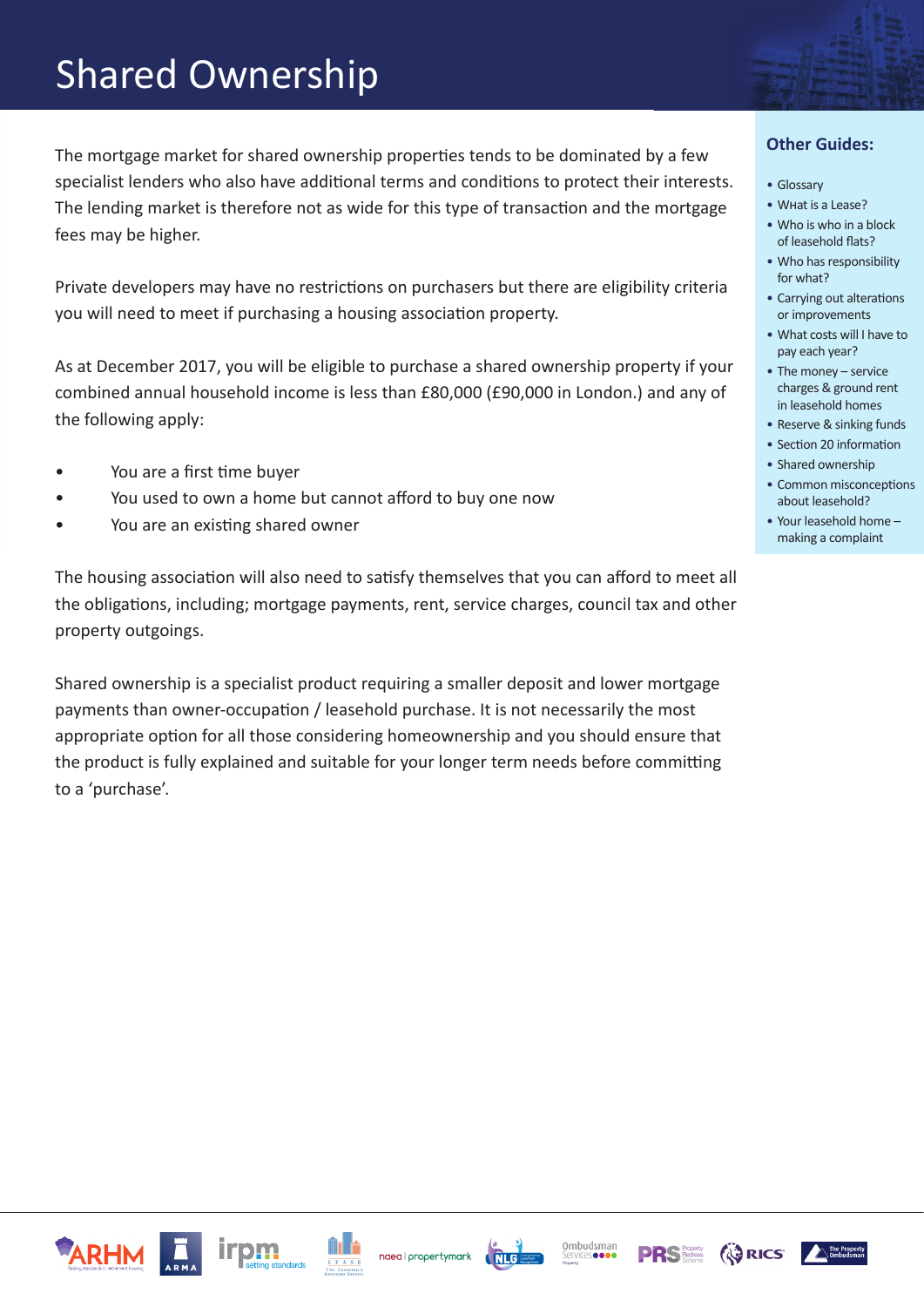**I have bought my flat, you can't tell me what to do** – you don't own the bricks and mortar or the land on which it is built; you have bought the right to live in the property for a long time. The lease tells you what you can and can't do, what your landlord must do, the services that must be provided and the amount you must pay for them.

**I pay you £3,000 to manage my flat** – The amount of the service charge paid to the managing agent as management fee is usually quite small – pence per day per flat. Most of what you pay covers the actual costs incurred in providing services, such as; cleaning, maintenance, insurance, utilities, on-site staff etc.

**Can't you just write it off?** – Service charges cover the actual costs incurred. They provide no profit. Communal living includes collective responsibility for shared costs. There is no 'magic pot' from which money can be taken to write off your share. I bought my flat so I shouldn't have to pay service charges – You bought the exclusive right to live in the flat and use the common parts. The structure of the building and common parts still need to be maintained. The landlord retains the obligation to maintain these areas but also has the right to recover the costs incurred as service charges. The lease will tell you precisely what is exclusively yours and what rights and obligations you share with others.

**I bought my flat so why do I need permission to alter my flat** – You have bought a lease, giving you the right to occupy the property (without ownership), albeit for a very long time. You will almost certainly need a licence because the landlord is required to ensure that works do not have an effect on the structure of the building or the rights of other leaseholders. You can't do as you please, you must seek consent when the lease requires you to do so.

**You are the managing agent and my washing machine doesn't work** – The Landlord's and Managing agent's responsibilities usually stop at the front door of the flat. Your washing machine is your own personal property and your own obligation to repair / replace.

**It's only a car parking space – why is there a service charge** – Communal living includes collective responsibility for shared costs. Car parks require maintenance over the long term and often have all the common features of flats, sometimes even more. Entry systems, sprinklers, lighting, ventilation, pumps.

**I live on the ground floor so why should I pay towards the lift costs** –

- Glossary
- What is a Lease?
- Who is who in a block of leasehold flats?
- Who has responsibility for what?
- Carrying out alterations or improvements
- What costs will I have to pay each year?
- The money service charges & ground rent in leasehold homes
- Reserve & sinking funds
- Section 20 information
- Shared ownership
- Common misconceptions about leasehold?
- Your leasehold home making a complaint

![](_page_22_Picture_21.jpeg)

![](_page_22_Picture_22.jpeg)

![](_page_22_Picture_23.jpeg)

![](_page_22_Picture_24.jpeg)

![](_page_22_Picture_25.jpeg)

![](_page_22_Picture_26.jpeg)

![](_page_22_Picture_27.jpeg)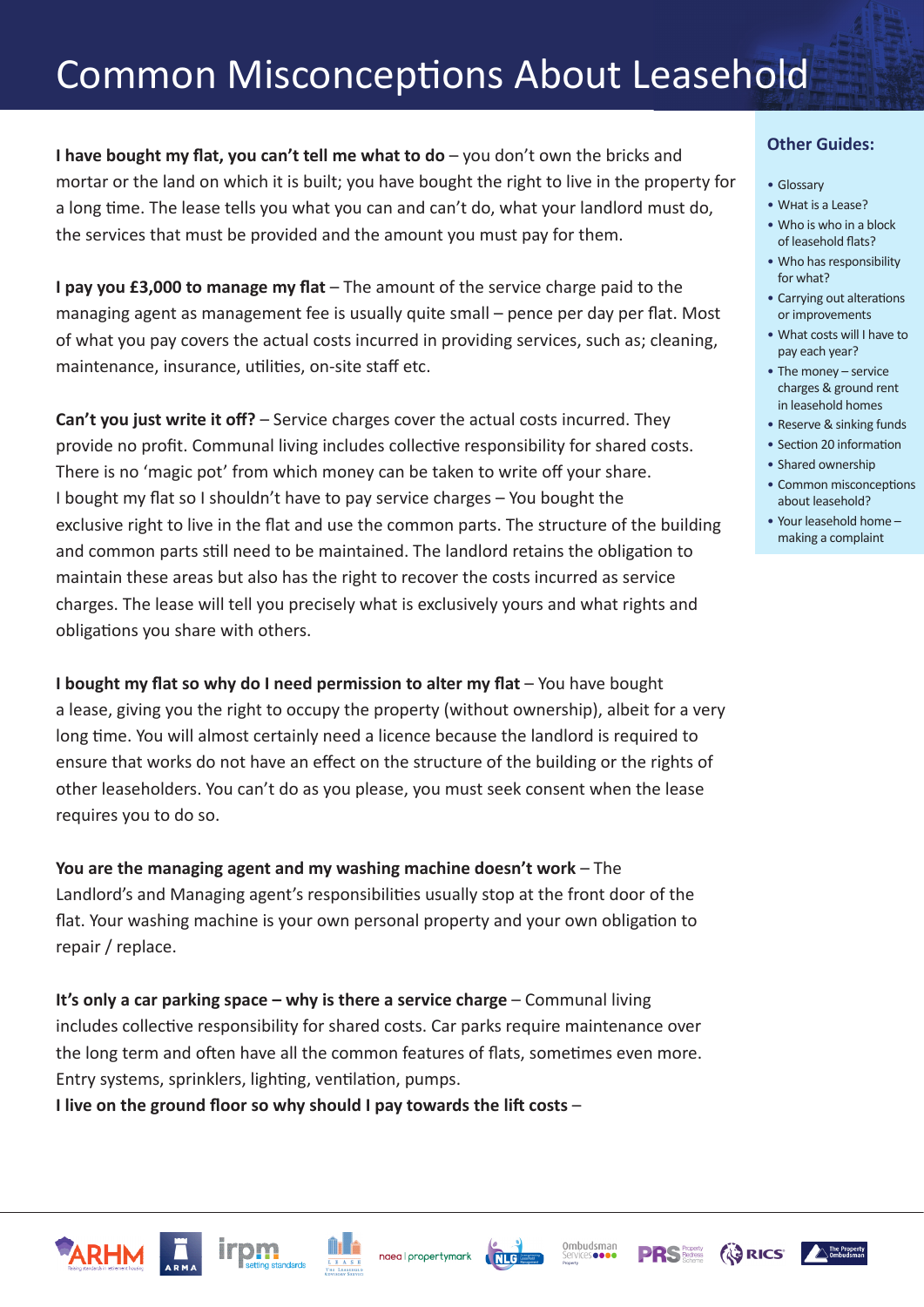The obligation to pay towards the upkeep of facilities is usually related to the right to use those facilities. You have a right to use the lift whether you need to use it or not. Occasionally leases do provide for all lift costs to be met by those leaseholders living on the upper floors but this is not the norm. It is much more usual for leases to provide for all leaseholders to cover a proportion of all communal costs.

- Glossary
- What is a Lease?
- Who is who in a block of leasehold flats?
- Who has responsibility for what?
- Carrying out alterations or improvements
- What costs will I have to pay each year?
- The money service charges & ground rent in leasehold homes
- Reserve & sinking funds
- Section 20 information
- Shared ownership
- Common misconceptions about leasehold?
- Your leasehold home making a complaint

![](_page_23_Picture_15.jpeg)

![](_page_23_Picture_16.jpeg)

![](_page_23_Picture_17.jpeg)

![](_page_23_Picture_18.jpeg)

![](_page_23_Picture_19.jpeg)

![](_page_23_Picture_20.jpeg)

![](_page_23_Picture_21.jpeg)